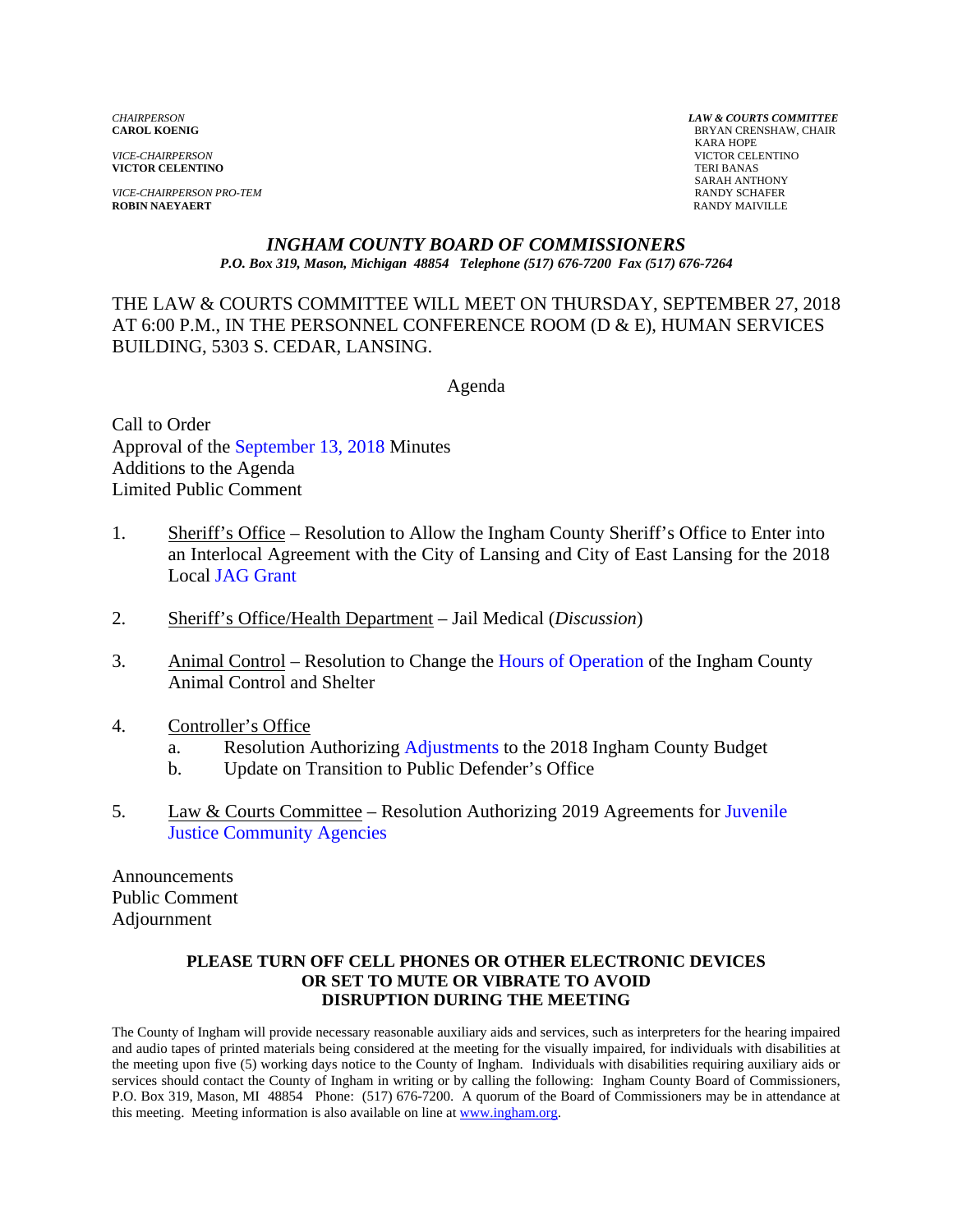#### LAW & COURTS COMMITTEE September 13, 2018 Draft Minutes

<span id="page-1-0"></span>

| <b>Members Present:</b> | Hope, Banas, Celentino, Crenshaw, Maiville, and Schafer            |
|-------------------------|--------------------------------------------------------------------|
| <b>Members Absent:</b>  | Anthony                                                            |
| <b>Others Present:</b>  | Lance Langdon, Andy Bouck, Teri Morton, Lindsey LaForte and others |

The meeting was called to order by Chairperson Crenshaw at 6:00 p.m. in Personnel Conference Room D & E of the Human Services Building, 5303 S. Cedar Street, Lansing, Michigan.

Approval of the August 29, 2018 Minutes

MOVED BY COMM. HOPE, SUPPORTED BY COMM. CELENTINO, TO APPROVE THE MINUTES OF THE AUGUST 29, 2018 LAW AND COURTS COMMITTEE MEETING.

THE MOTION CARRIED UNANIMOUSLY. Absent: Commissioner Anthony

### Additions to the Agenda

- 5. 9-1-1 Dispatch Center g. 9-1-1 Surcharge (*discussion*)
- 6. Animal Control
	- b. Resolution to Accept a Bissell Pet Foundation Empty the Shelter Free Adoption **Grant**

Chairperson Crenshaw stated that this would replace Agenda Item No. 6b, which had been removed.

- 8. Board of Commissioners
	- a. Resolution Honoring Lisa McCormick, Chief Assistant Prosecutor

#### Removed –

6. Animal Control b. Resolution to Change the Hours of Operation of the Ingham County Animal Control and Shelter

### Limited Public Comment

Scott LeRoy, Deputy Court Administrator, introduced the new Juvenile Division Chief Attorney Referee Rod Porter.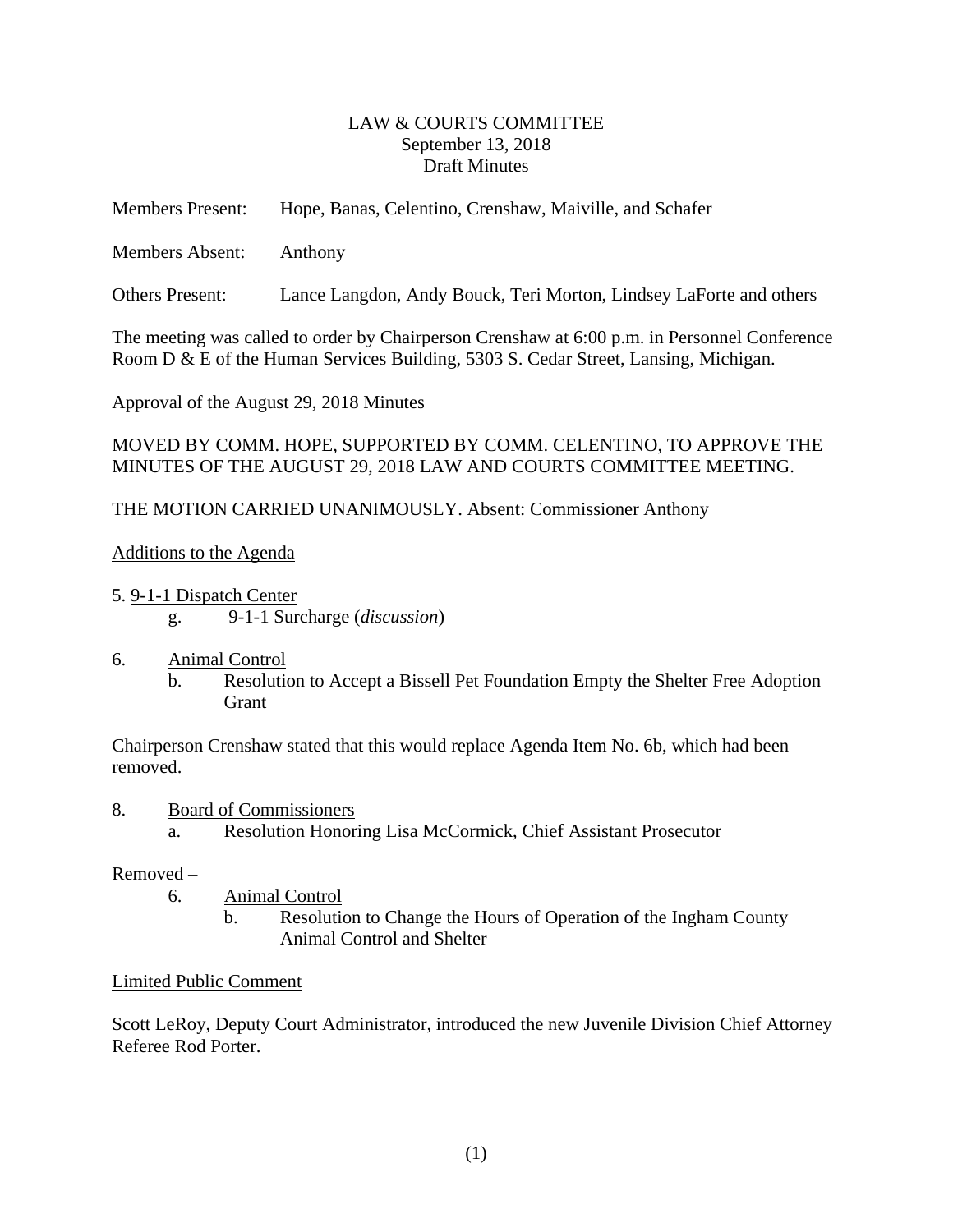### MOVED BY COMM. MAIVILLE, SUPPORTED BY COMM. SCHAFER, TO APPROVE A CONSENT AGENDA CONSISTING OF THE FOLLOWING ITEMS:

- 1. Homeland Security & Emergency Management Resolution to Accept Grant Funds from the State of Michigan Emergency Management Performance Grant (EMPG) for FY 2019
- 2. Sheriff's Office
	- a. Resolution to Authorize Various Transfers within the Sheriff's Office Budget
	- b. Resolution to Authorize a Contract to Purchase and Train a New Corrections K-9 Dog
- 3. Circuit Court General Trial Division
	- a. Resolution to Continue the Grant Funded Three-Quarter Time ICEA Court Professional 5 Mental Health Court – Court Services Coordinator Position; Add a Full-Time ICEA Court Professional 5 Mental Health Court – Case Coordination Specialist, and Enter into Subcontracts for Fiscal Year 2018-2019
	- b. Resolution to Accept the FY 2019 Swift and Sure Sanctions Probation Program Grant, Continue the Grant Funded Three-Quarter Time SSSPP Case Management Coordinator Position, and Enter into Subcontracts
- 4. Circuit Court Juvenile Division
	- a. Resolution to Amend Contract for Attorney Services for the Juvenile Division
	- b. Resolution to Amend Contract with Ingham Intermediate School District for Educational Instruction
	- c. Resolution to Continue the Michigan Drug Court Grant for the Ingham County Family Dependency Treatment Court
- 5. 9-1-1 Dispatch Center
	- a. Resolution to Amend a Contract Renewal for Pre-Employment Testing
	- b. Resolution to Authorize Purchase of an ESRI ArcGIS Software License for the 9-1-1 Center
	- c. Resolution to Authorize a Contract with EG Workforce Solutions for Recruiting Services for Ingham County 9-1-1
	- d. Resolution to Authorize Software Purchase Agreement with TriTech for Inform CAD API to Enhance the 9-1-1 Center Computer Aided Dispatch (CAD) System
	- e. Resolution to Authorize Software Purchase Agreement with TriTech for Inform CAD/Mobile Test Systems to Enhance the 9-1-1 Center Computer Aided Dispatch (CAD) and Public Safety Mobile Systems
	- f. Resolution to Authorize a Contract for Software Support and Services for the NICE 9-1-1 Recorder System for the Ingham County 9-1-1 Center
- 6. Animal Control
	- a. Resolution to Increase Oversight of Spay/Neuter Vouchers Purchased
	- b. Resolution to Accept a Bissell Pet Foundation Empty the Shelter Free Adoption Grant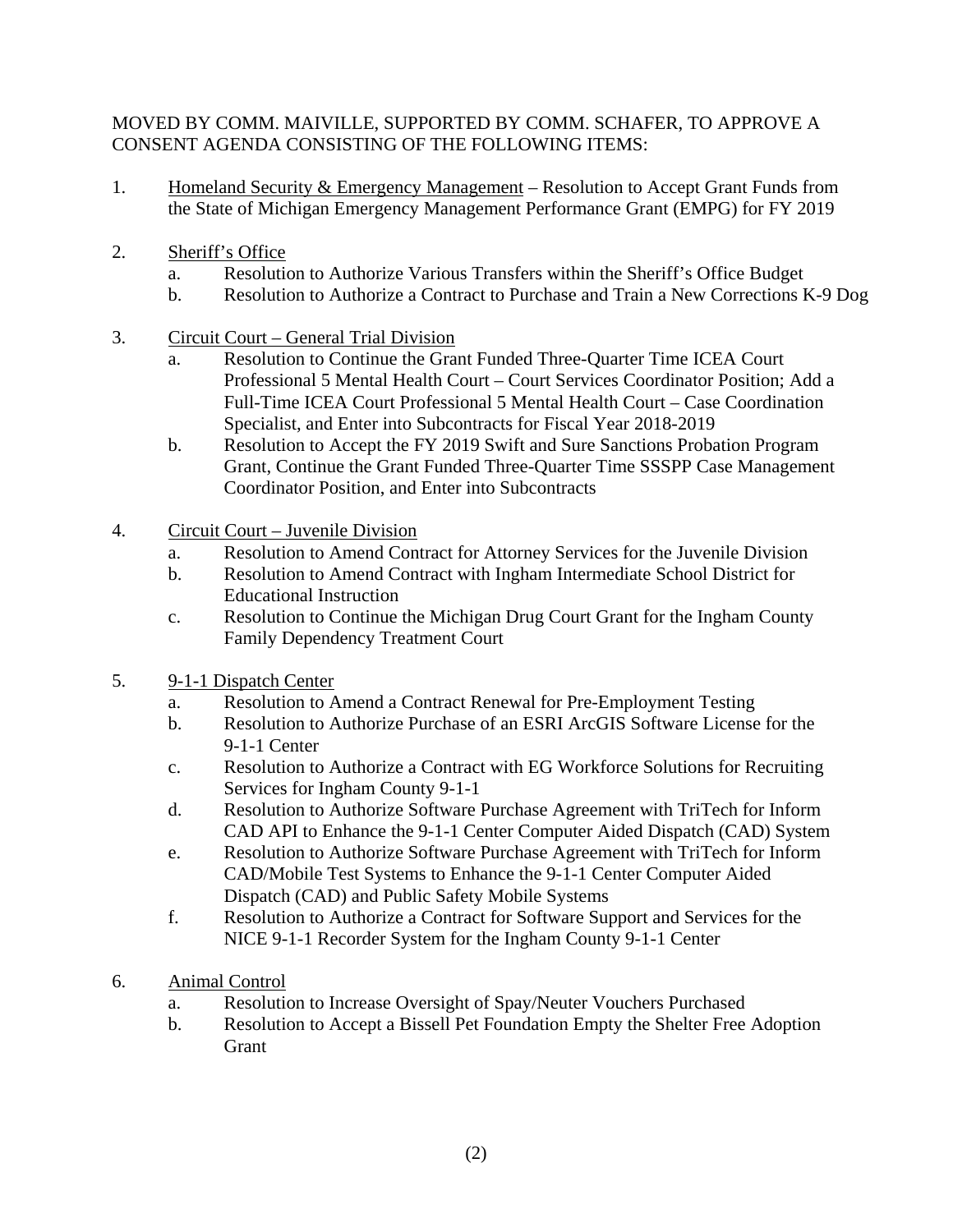- 7. Controller's Office Resolution to Proceed with Plan for Constructing, Equipping and Financing a New Combined Justice Complex Facility
- 8. Board of Commissioners a. Resolution Honoring Lisa McCormick, Chief Assistant Prosecutor

THE MOTION CARRIED UNANIMOUSLY. Absent: Commissioner Anthony

THE MOTION TO APPROVE THE ITEMS ON THE CONSENT AGENDA CARRIED UNANIMOUSLY. Absent: Commissioner Anthony

5. 9-1-1 Dispatch Center

g. 9-1-1 Surcharge (*discussion*)

Teri Morton, Deputy Controller, stated that the Committee members had received a draft of information about 9-1-1 surcharge which may be used for voter education. She further stated that this would be given to the County Attorney for approval and hopefully be ready to be passed out at the next Board of Commissioners meeting.

Lance Langdon, 9-1-1 Center Director, stated that this was a rough draft that he had worked up. He further stated that Michigan State University (MSU) offered to help with this marketing.

Mr. Langdon stated that it would be helpful to have information to educate voters.

Commissioner Celentino stated that he liked the pamphlet cover and how it was designed. He further stated that he appreciated that it included all the public safety and law enforcement agencies in the County.

Commissioner Banas stated that the pamphlet was attractive and nice and easy to read. She further stated that she would like to ask MSU for graphics to go along with this.

Commissioner Banas stated that people did not like to read as much as they liked visual infographics to get information.

Mr. Langdon stated that he hoped that MSU would help with the design and narrowing down the information to a simple, understandable document.

Commissioner Banas stated that the part about "What's the Plan" might be moved to the middle of the pamphlet since that was where your eyes fell first. She further stated that the part about the surcharge change should stand out the most.

Mr. Langdon stated that this was why he was looking for feedback.

Commissioner Banas stated that some graphics that spell out what the surcharge would change might be helpful. She further stated that visuals would help.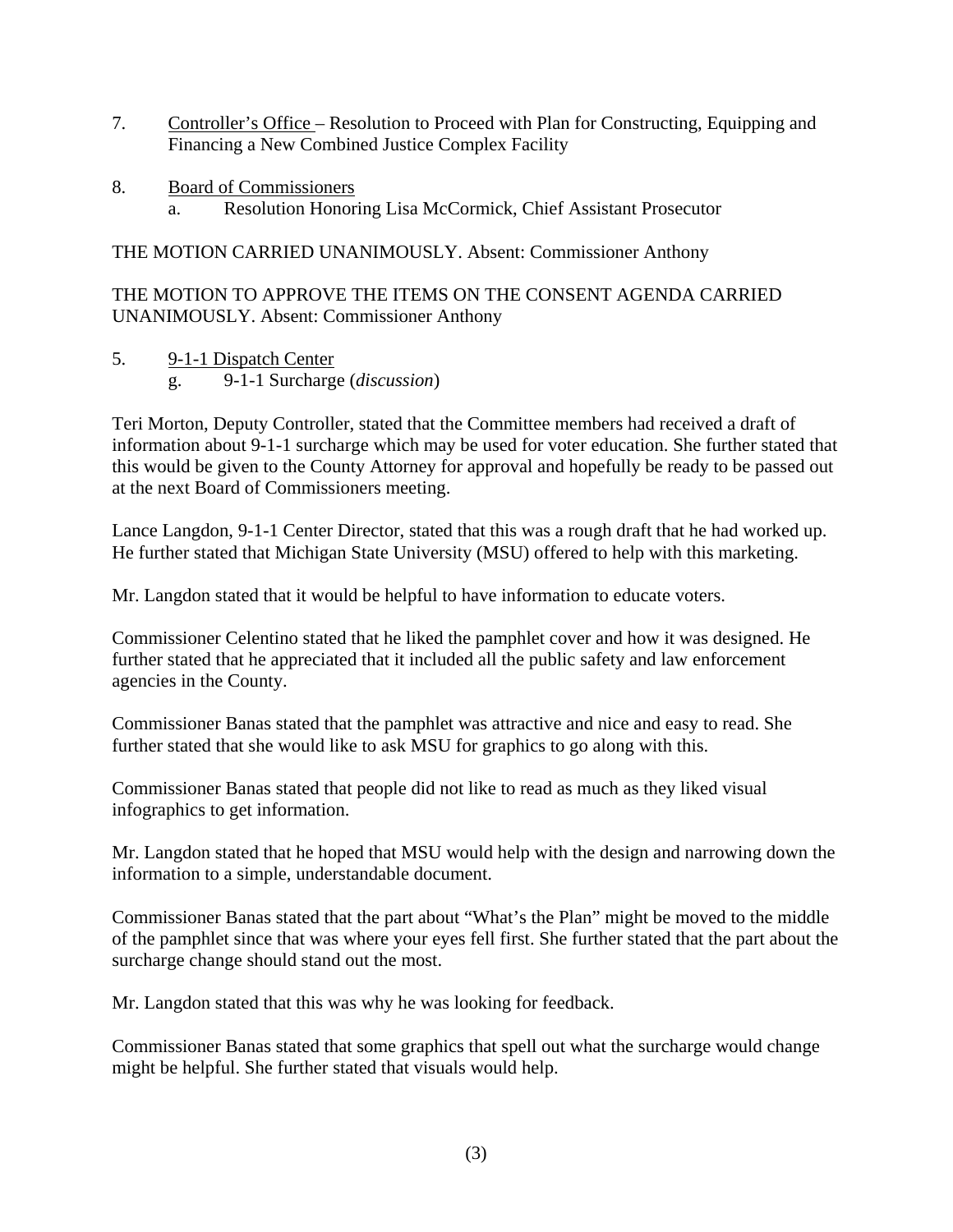Chairperson Crenshaw stated that Mr. Langdon had done a good job and he appreciated it coming out early. He futher stated that he looked forward to seeing what MSU came up with.

Discussion.

#### Announcements

Chairperson Crenshaw stated that next Wednesday afternoon, there would be interviews for the Ingham County Animal Control Director.

Public Comment

None.

Adjournment

The meeting was adjourned at 6:09 p.m.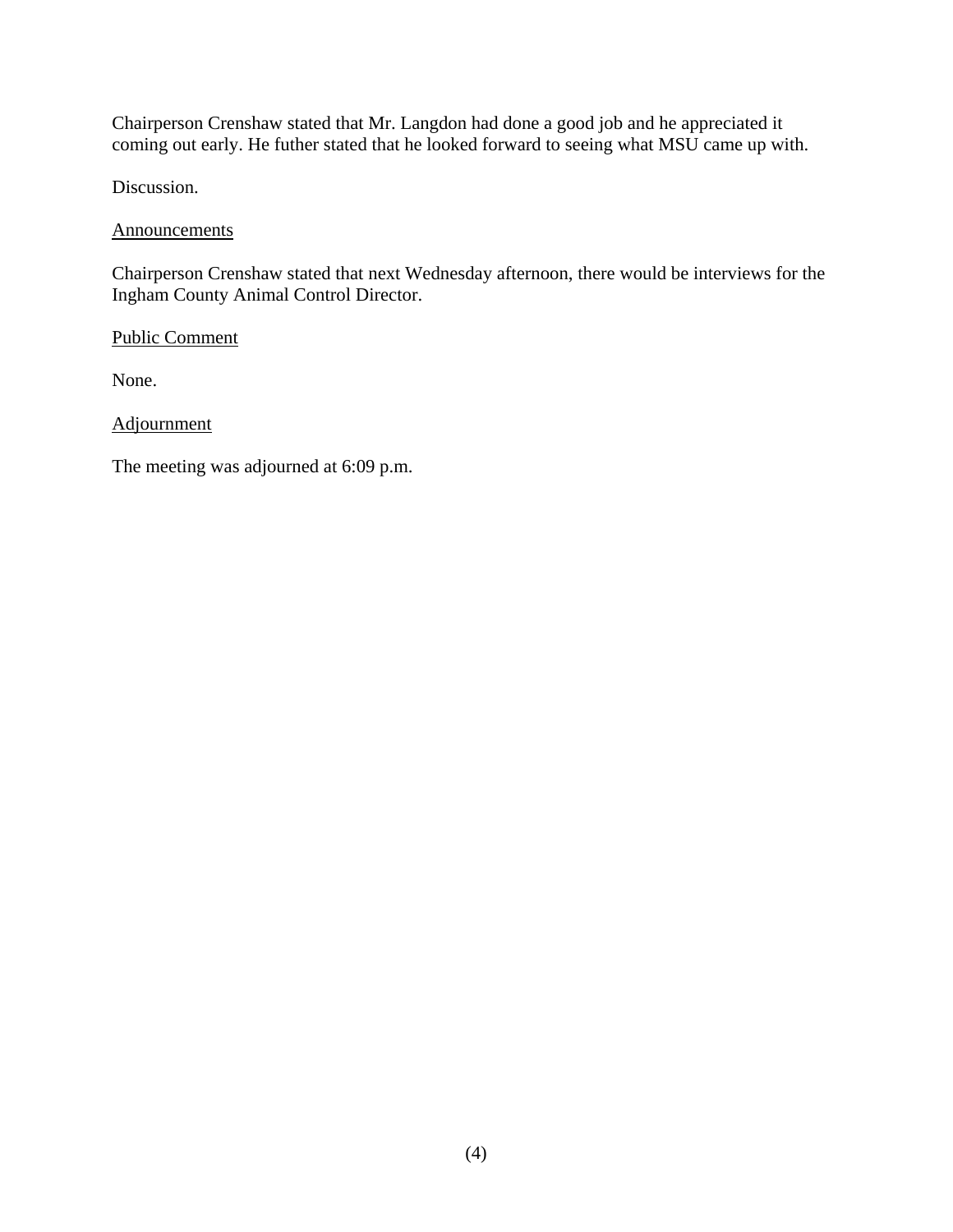# **SEPTEMBER 27, 2018 LAW & COURTS AGENDA STAFF REVIEW SUMMARY**

### **RESOLUTION ACTION ITEMS:**

#### **The Deputy Controller recommends approval of the following resolutions:**

*1. Sheriff's Office – Resolution to Allow the Ingham County Sheriff's Office to Enter into an Interlocal Agreement with the City of Lansing and City of East Lansing for the 2018 Local JAG Grant*

This resolution would authorize the Ingham County Sheriff's Office to enter into an Interlocal Agreement with the City of Lansing for the 2018 Local JAG Grant. The Sheriff's Office will receive a grant of \$11,018 to be used for the replacement of duty weapon retention belts. This is part of a larger grant totaling \$117,648.

*3. Animal Control – Resolution to Change the Hours of Operation of the Ingham County Animal Control Shelter* 

This resolution would authorize the elimination of Sunday shelter hours and closing at 6:00 PM on Wednesdays. The shelter also proposes eliminating Sunday Animal Control Officer (ACO) patrol hours (added in June of 2017), but expanding ACO hours to later in the evening on Tuesdays. Although this is a decrease in the number of days the shelter will be open, it does provide six days a week that the shelter is open compared to five days per week prior to passage of the Animal Control millage. It is also an increase in the total number of open hours, from the current 38 hours per week to a proposed 40 hours per week. It is proposed that shelter and ACO hours change beginning October 7, 2018.

After passage of the Animal Control Millage, Ingham County Animal Control and Shelter (ICACS) expanded shelter hours from five days per week to seven days per week by adding Sunday and Monday hours. The shelter also expanded Wednesday hours by changing closing time from 6:00 PM to 7:00 PM. Analysis of shelter usage including numbers of visitors, adoptions, redemptions, etc. has indicated that Sunday activities at the shelter are below those of other days. Also, although the shelter experienced some traffic after 6:00 PM on Wednesdays during the summer, it has been very slow on Wednesday evenings in the fall and winter.

Other issues related to Sunday shelter hours include difficulty in finalizing adoptions, a negative effect on staff morale, and problems with covering additional open hours with existing Animal Control Officers and management staff.

Changing shelter hours was a discussion item at the June 14, 2018 Law and Courts Committee meeting, at which time the committee referred the issue to the Animal Control Advisory Committee. At its meeting on July 23, the Advisory Committee recommended that Sunday hours be eliminated, provided that the number of total open hours at the shelter not be reduced. The Advisory Committee is holding a special meeting on September 24 to discuss the specific recommendations presented in the attached resolution. These recommendations may be adjusted prior to the September 27 Law and Courts meeting based on discussion at the Advisory Committee meeting.

See memo for details.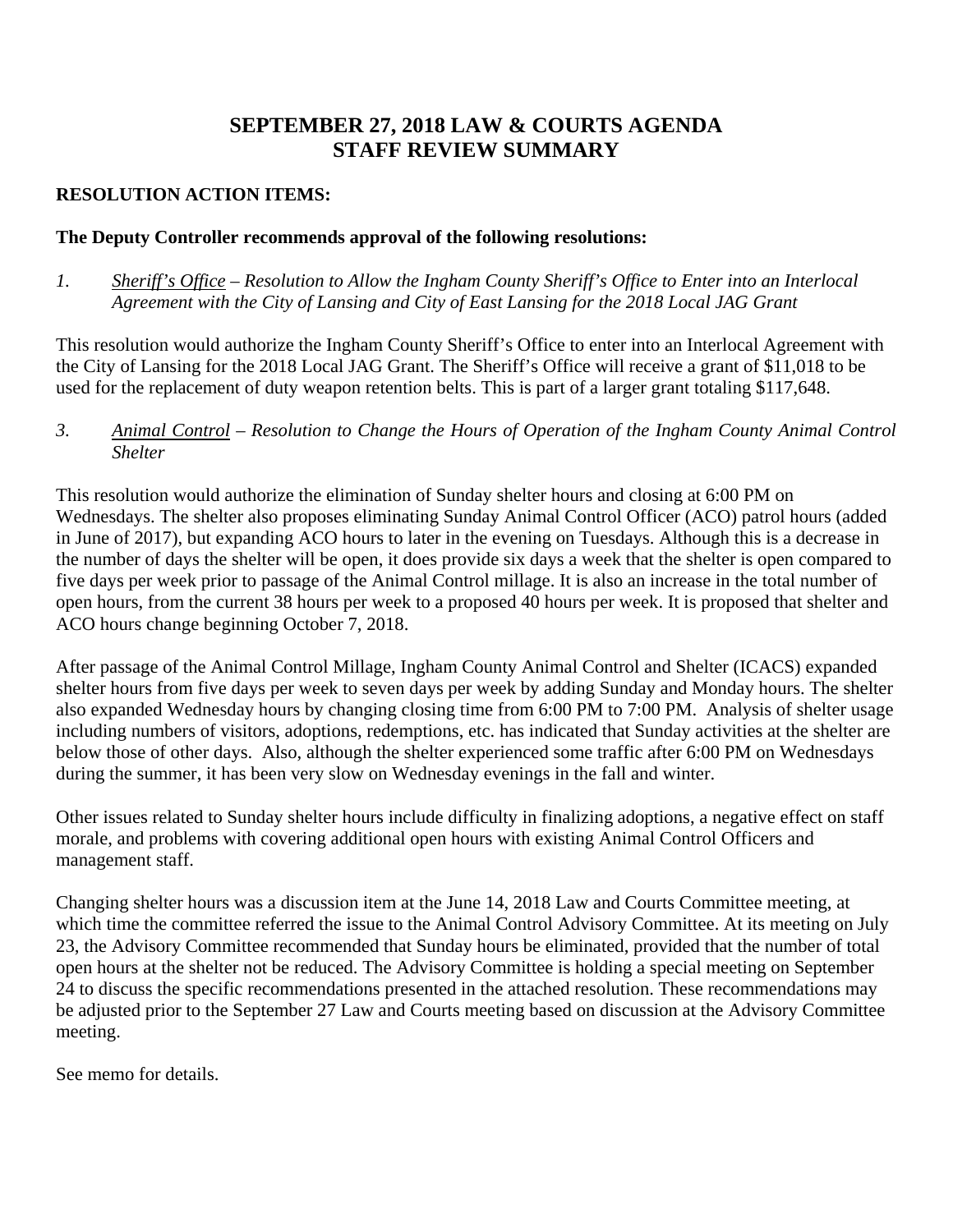### *4a. Controller's Office – Resolution Authorizing Adjustments to the 2018 Ingham County Budget*

This resolution would authorize adjustments to the Ingham County budget for the third quarter of 2018. The total increase to the General Fund is \$212,720. The quarterly budget amendment process is necessary to make adjustments to the adopted budget, usually as a result of updated revenue and expenditure projections, grant revenues, reappropriations, accounting and contractual changes, and general housekeeping issues.

See memo for details.

Also included is an update of contingency fund spending so far this year. The current contingency amount is \$58,471.

### *5. Law and Courts Committee – Resolution Authorizing 2019 Agreements for Juvenile Justice Community Agencies*

This resolution would authorize contracts for the 2019 Juvenile Justice Community Agency Process. The Board of Commissioners previously reserved \$125,000 of the Juvenile Justice Millage (JJM) funds to contract with qualified vendors to increase the capacity of the county juvenile justice system for the treatment of delinquent and disturbed youth consistent with the provisions of the millage.

The Law and Courts Committee will hear presentations on the proposed programs and review the applications for these funds before they recommend funding to the Finance Committee and the Board of Commissioners.

For 2019 the individual agency requests for funds are:

| Child and Family Charities – Nexus                    | \$39,600  |
|-------------------------------------------------------|-----------|
| Child and Family Charities - Teen Court               | \$26,114  |
| <b>Resolution Services Center of Central Michigan</b> | \$37,500  |
| <b>Small Talk Children's Assessment Center</b>        | \$19,000  |
|                                                       | \$122,214 |

The requests total \$2,786 less than the \$125,000 available for this purpose.

### **DISCUSSION ITEMS:**

#### *2. Sheriff's Office/Health Department – Jail Medical*

### *4b. Controller's Office – Update on Transition to Public Defender's Office*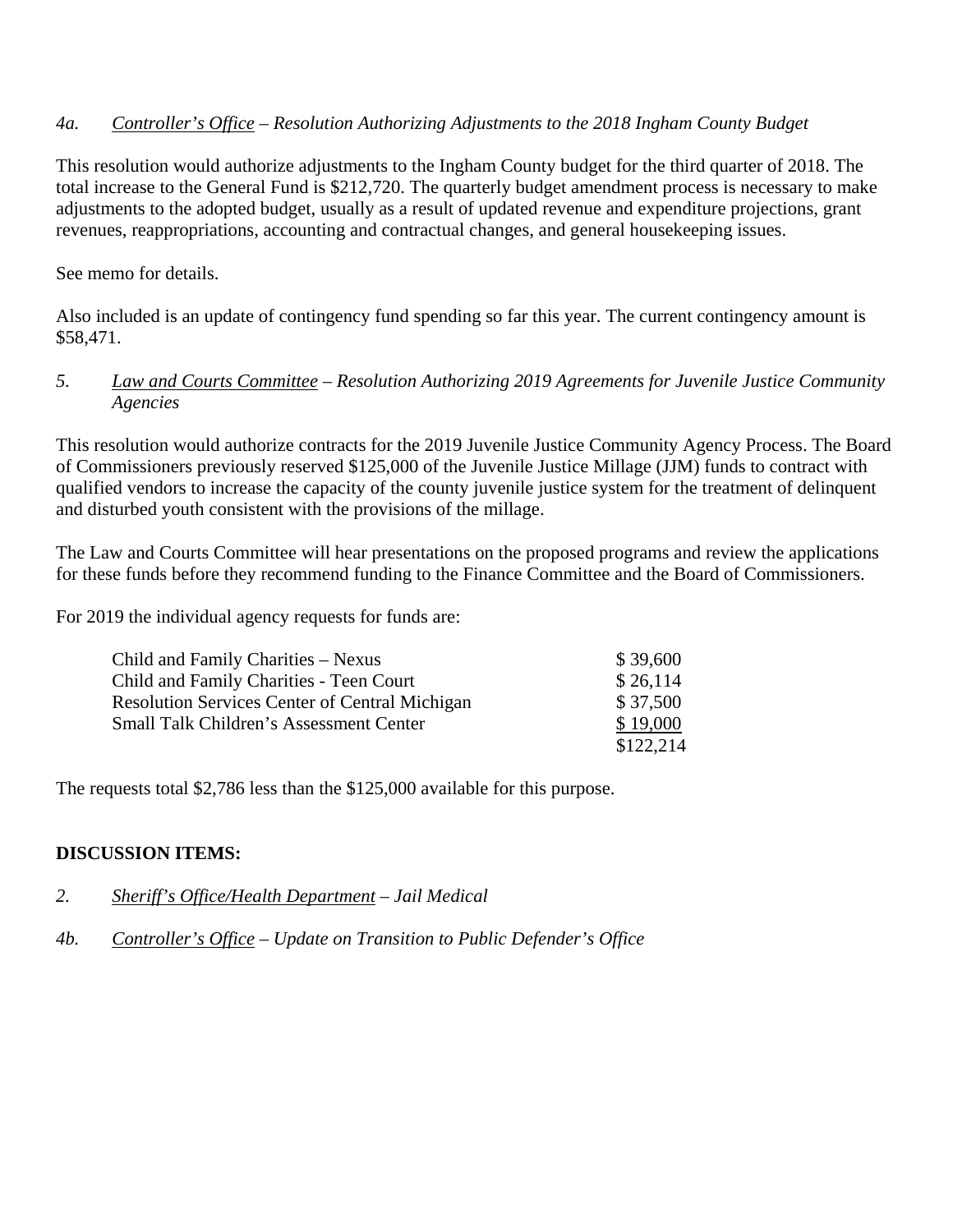### **Agenda Item 1**

<span id="page-7-0"></span>

| Law & Courts Committee<br><b>Finance Committee</b> |
|----------------------------------------------------|
| Captain Greg Harris                                |
| September 7, 2018                                  |
|                                                    |

**RE:** 2018 Local JAG Grant

This is a resolution requesting the Ingham County Sheriff's Office be allowed to enter into an Interlocal Agreement with the City of Lansing for the 2018 Local JAG Grant.

The Ingham County Sheriff's Office will receive a 2018 Local JAG grant of \$11,018.00 to be used for the replacement of duty weapon retention belts.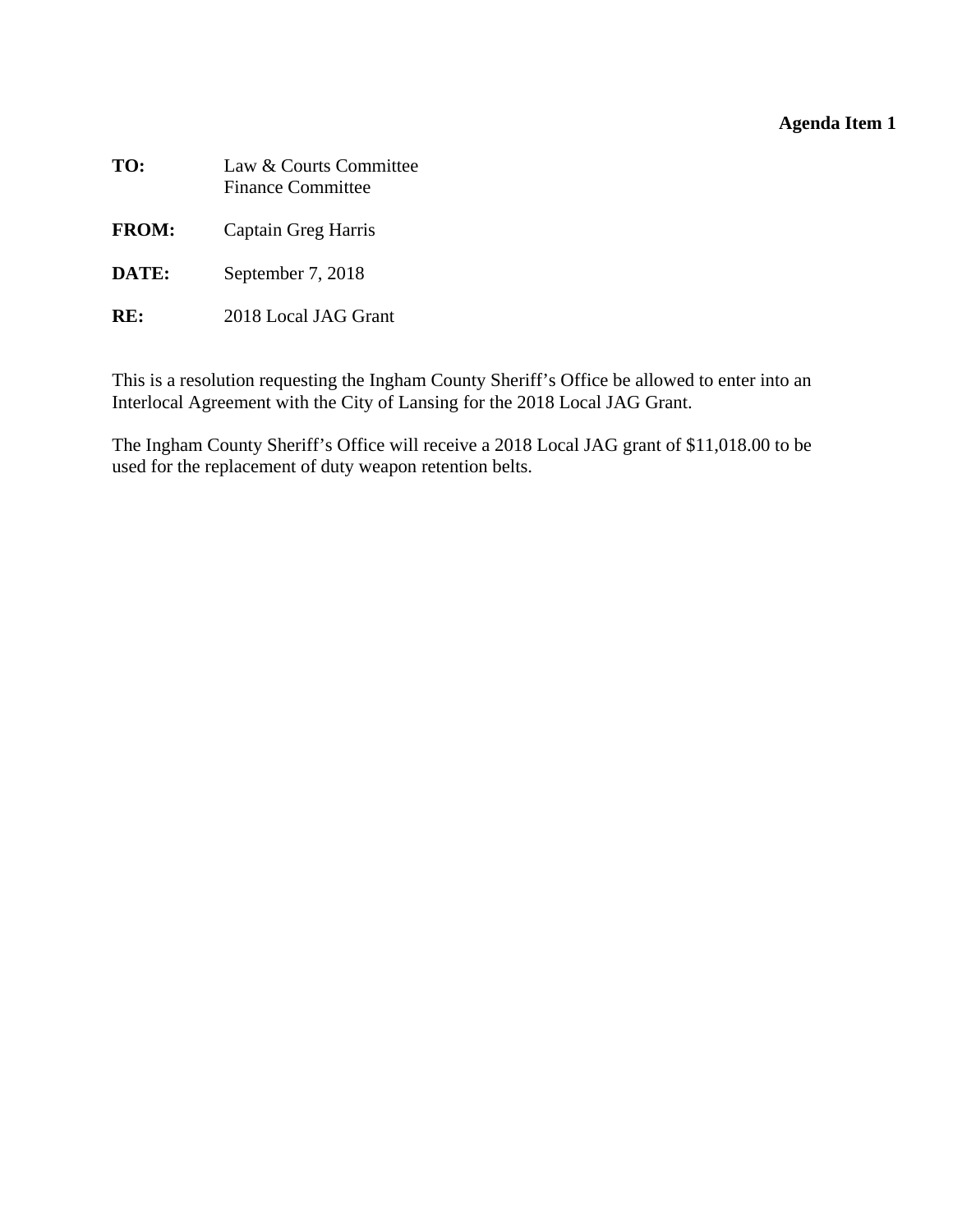Introduced by the Law & Courts and Finance Committees of the:

### INGHAM COUNTY BOARD OF COMMISSIONERS

### **RESOLUTION TO ALLOW THE INGHAM COUNTY SHERIFF'S OFFICE TO ENTER INTO AN INTERLOCAL AGREEMENT WITH THE CITY OF LANSING AND CITY OF EAST LANSING FOR THE 2018 LOCAL JAG GRANT**

WHEREAS, the City of Lansing Police Department and the Ingham County Sheriff's Office were allocated \$117,648.00 from the 2018 Local JAG grant from the Department of Justice; and

WHEREAS, the City of Lansing is the fiduciary of this grant; and

WHEREAS, the Ingham County Sheriff's Office portion allocated from this grant is \$11,018.00; and

WHEREAS, as part of the application process to receive this funding from the 2018 Local JAG grant, the Ingham County Sheriff's Office must enter into an interlocal agreement with the City of Lansing allowing for disbursement of allocated funds to both government police agencies; and

WHEREAS, the portion allocated for the Ingham County Sheriff's Office will be spent on the replacement of duty weapon retention belts.

THEREFORE BE IT RESOLVED, that the Ingham County Board of Commissioners authorizes entering into an interlocal agreement between Ingham County and the City of Lansing to accept the \$117,648.00 allocated portion of the 2018 Local JAG grant for the time period of October 2018 thru September 2021.

BE IT FURTHER RESOLVED, that the Lansing Police Department will allocate from this grant \$11,018.00 to the Ingham County Sheriff's Office to be spent on the replacement of duty weapon retention belts.

BE IT FURTHER RESOLVED, that the Ingham County Board of Commissioners directs the Controller/Administrator to make the necessary adjustments to the 2018-2021 Sheriff's Office budgets consistent with this resolution.

BE IT FURTHER RESOLVED, that the Ingham County Board of Commissioners authorizes the Board Chairperson and the County Clerk to sign any necessary contract documents that are consistent with this resolution and approved as to form by the County Attorney.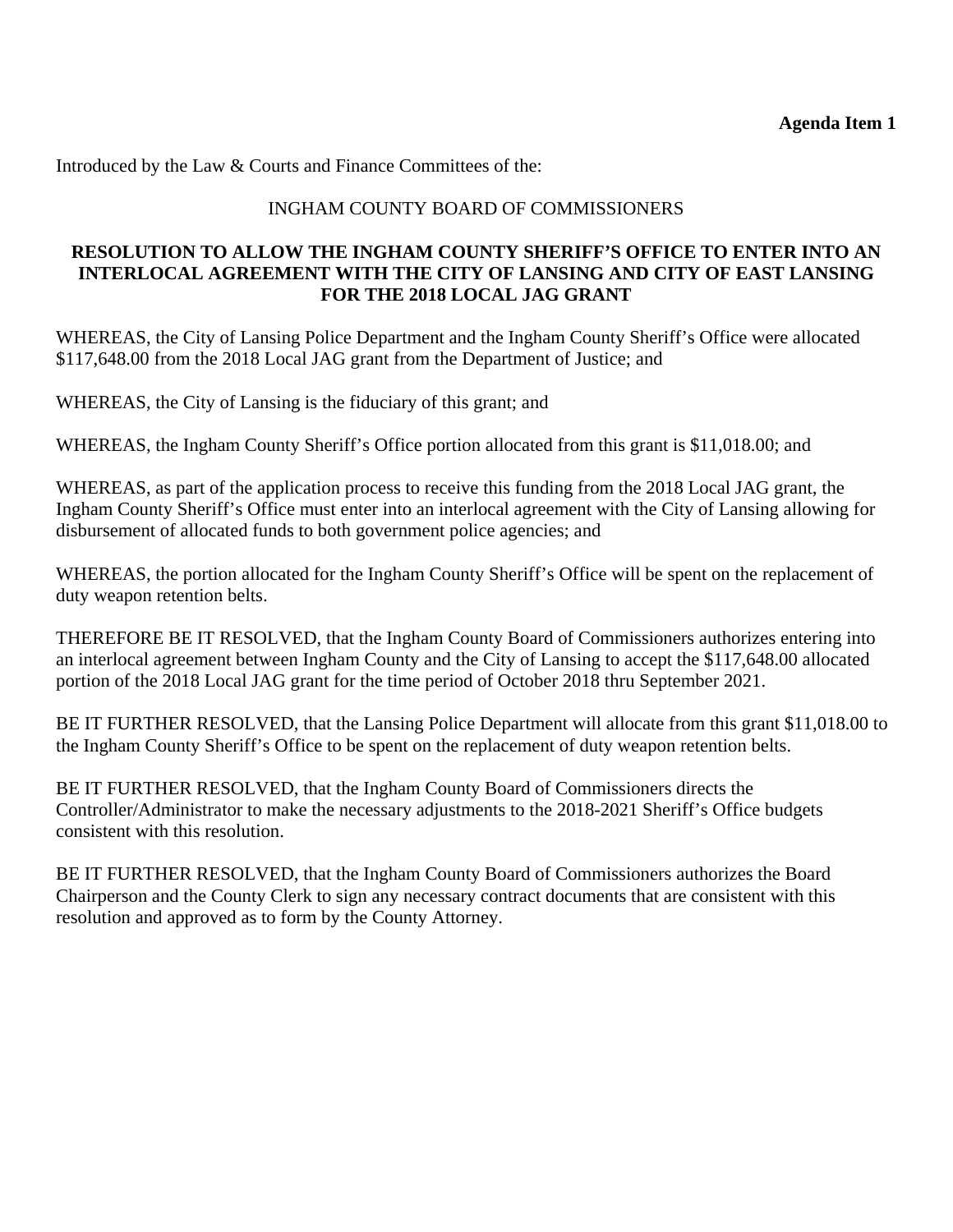<span id="page-9-0"></span>

| TO:          | Law & Courts Committee                                              |
|--------------|---------------------------------------------------------------------|
| <b>FROM:</b> | Teri Morton, Deputy Controller                                      |
| DATE:        | September 18, 2018                                                  |
|              | <b>SUBJECT:</b> Change in Animal Control Shelter hours of operation |
|              | For the meeting agenda of September 27 <sup>th</sup>                |

### **BACKGROUND**

After passage of the Animal Control Millage, Ingham County Animal Control and Shelter (ICACS) expanded shelter hours from five days per week to seven days per week by adding Sunday and Monday hours. The shelter also expanded Wednesday hours by changing closing time from 6:00 PM to 7:00 PM. The shelter is currently open 38 hours per week, excluding holiday weeks.

Analysis of shelter usage including numbers of visitors, adoptions, redemptions, etc. has indicated that despite concerted efforts to educate the public about the expanded hours and over one year with the new schedule, Sunday activities at the shelter are below those of other days (see attached statistics). Also, although the shelter experienced some traffic after 6:00 PM on Wednesdays during the summer, it has been very slow on Wednesday evenings in the fall and winter. Comparatively few animal control complaints are received on Sundays.

Another issue related to implementing adoptions on Sunday is that in order to finalize adoptions, an Animal Shelter Clerk must often call veterinarian offices and rental offices for information verification, and these offices are typically not open on Sundays.

Additionally, the change to being open on Sundays has negatively affected staff morale. Staff who formerly were not required to work on Sundays have attributed this change as having a negative effect on their home life. Staff who have always worked on Sundays have missed having a day where the shelter is closed to the public so they can catch up on "back of the house" tasks. The change to a seven day per week operation has also caused existing Animal Control Officers (ACO) and management staff to be spread too thin across the hours of operation.

For all of these reasons, ICACS proposes the shelter be open from 10:30am-5pm Mon-Sat, and open until 6pm on Wednesdays. The shelter also proposes eliminating Sunday ACO patrol hours (added in June of 2017), but expanding ACO hours to later in the evening on Tuesdays. Although this is a decrease in shelter days open, it does provide more hours per week that the shelter is open compared to its current schedule, including extending hours on Saturdays, the busiest day of the week. It is proposed that shelter and ACO hours change beginning October 7, 2018.

Changing shelter hours was a discussion item at the June 14, 2018 Law and Courts Committee, at which time the committee referred the issue to the Animal Control Advisory Committee. The Advisory Committee recommended that Sunday hours be eliminated at its meeting on July 23, with the condition that the Sunday hours be redistributed throughout the week. The Advisory Committee is holding a special meeting on September 24 to discuss the specific recommendations presented in the attached resolution. These recommendations may be adjusted prior to the September 27 Law and Courts meeting based on discussion at the Advisory Committee meeting.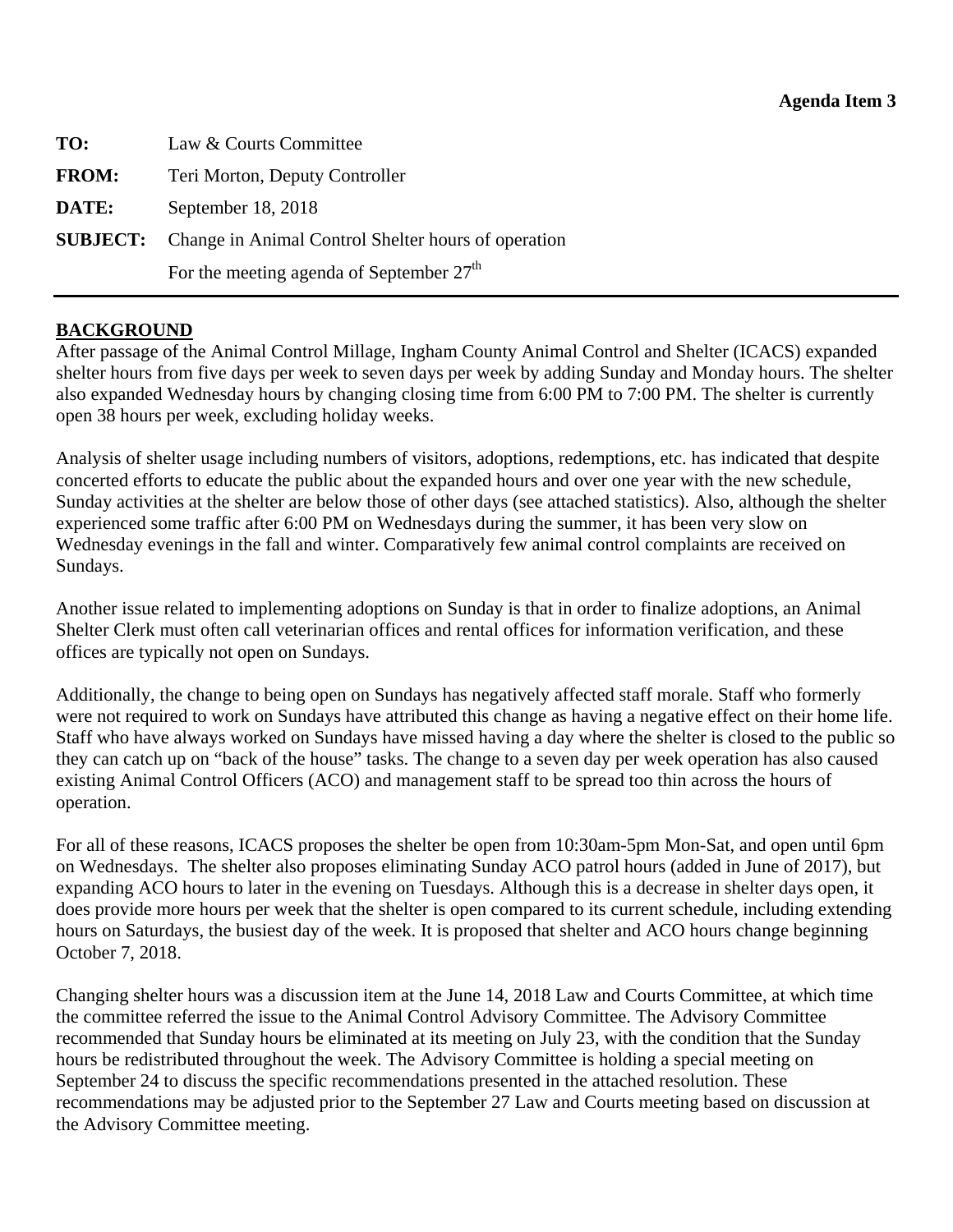### **ALTERNATIVES**

ICACS could maintain its current seven day per week schedule.

## **FINANCIAL IMPACT**

Financial impact of the schedule change is expected to be minimal. Some minimal expense for signage showing the new hours will be incurred. Since adoption numbers on Sundays were low, we believe we will make up these adoptions on other days.

#### **OTHER CONSIDERATIONS**

There are no statutory requirements related to this proposed hours change.

#### **RECOMMENDATION**

Based on the information presented, I respectfully recommend approval of the attached resolution to support this schedule change.

cc: Sgt. Andy Daenzer Kate Turner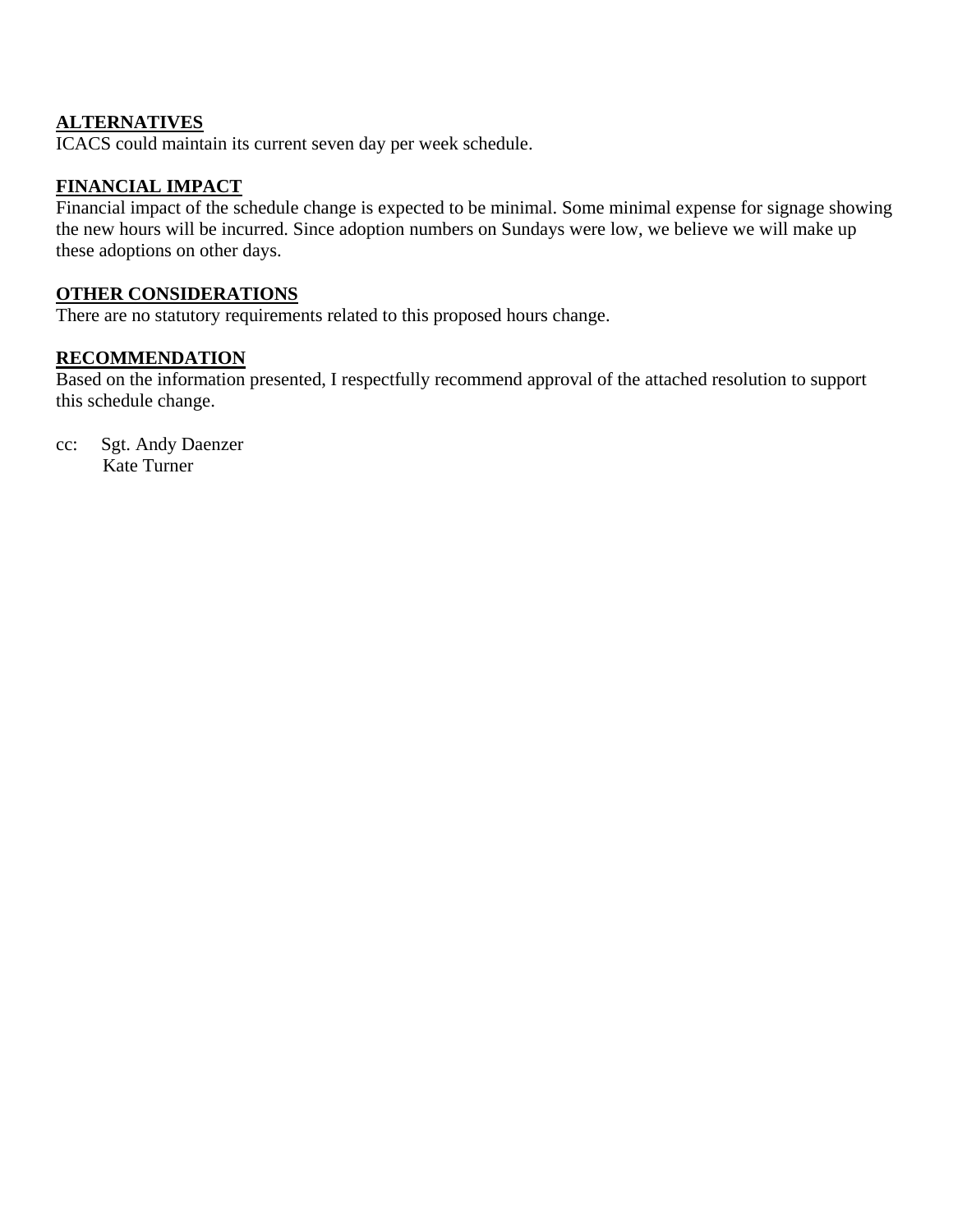### INGHAM COUNTY ANIMAL CONTROL AND SHLETER STATISTICS TIME PERIOD: 6/15/17-5/16/18

|           |               |            | Average      |               |               |             |
|-----------|---------------|------------|--------------|---------------|---------------|-------------|
|           | Average Calls | Average    | Visitors per | Adoptions per |               | Intakes per |
|           | per hour      | Complaints | hour         | day           | RTO's per day | day         |
| Monday    | 5.58          | 7.40       | 3.69         | 2.59          | 1.49          | 5.71        |
| Tuesday   | 5.86          | 8.56       | 3.21         | 3.43          | 1.65          | 8.05        |
| Wednesday | 5.10          | 11.41      | 4.00         | 7.55          | 2.08          | 8.16        |
| Thursday  | 4.43          | 10.46      | 3.39         | 2.79          | 1.49          | 5.73        |
| Friday    | 4.65          | 10.59      | 5.08         | 3.24          | 1.30          | 6.94        |
| Saturday  | 4.19          | 6.47       | 6.68         | 6.53          | 0.94          | 7.06        |
| Sunday    | 3.15          | 4.51       | 3.35         | 3.00          | 1.05          | 3.38        |

### CURRENT SCHEDULE

#### (Total Shelter Hours Open to Public – 38)

|         | Monday      | Tuesday     | Wednesday      | Thursday     | Friday       | Saturday    | Sunday       |
|---------|-------------|-------------|----------------|--------------|--------------|-------------|--------------|
| Shelter | 11:00-4:00  | 12:00-6:00  | $12:00 - 7:00$ | $11:00-4:00$ | $11:00-4:00$ | 11:00-4:00  | $1:00-4:00$  |
| Hours   |             |             |                |              |              |             |              |
| Officer | $7:30-3:30$ | $7:30-3:30$ | $7:30-7:30$    | $7:30-7:30$  | $7:30-7:30$  | $8:00-3:30$ | $8:00-3:30*$ |
| Hours   |             |             |                |              |              |             |              |

\*Animal Control Officers are not currently facilitating Sunday hours due to staffing shortages.

### PROPOSED SCHEDULE

(Total Shelter Hours Open to Public – 40)

|         | Monday       | Tuesday        | Wednesday    | Thursday       | Friday       | Saturday       | Sunday |
|---------|--------------|----------------|--------------|----------------|--------------|----------------|--------|
| Shelter | $10:30-5:00$ | $10:30 - 5:00$ | $10:30-6:00$ | $10:30 - 5:00$ | $10:30-5:00$ | $10:30 - 5:00$ | Closed |
| Hours   |              |                |              |                |              |                |        |
| Officer | $7:30-3:30$  | $7:30-7:30*$   | 7:30-7:30    | $7:30-7:30$    | $7:30-7:30$  | $8:00 - 3:30$  | Closed |
| Hours   |              |                |              |                |              |                |        |

\*Animal Control Officers would be available for this later shift once staff shortage has been rectified.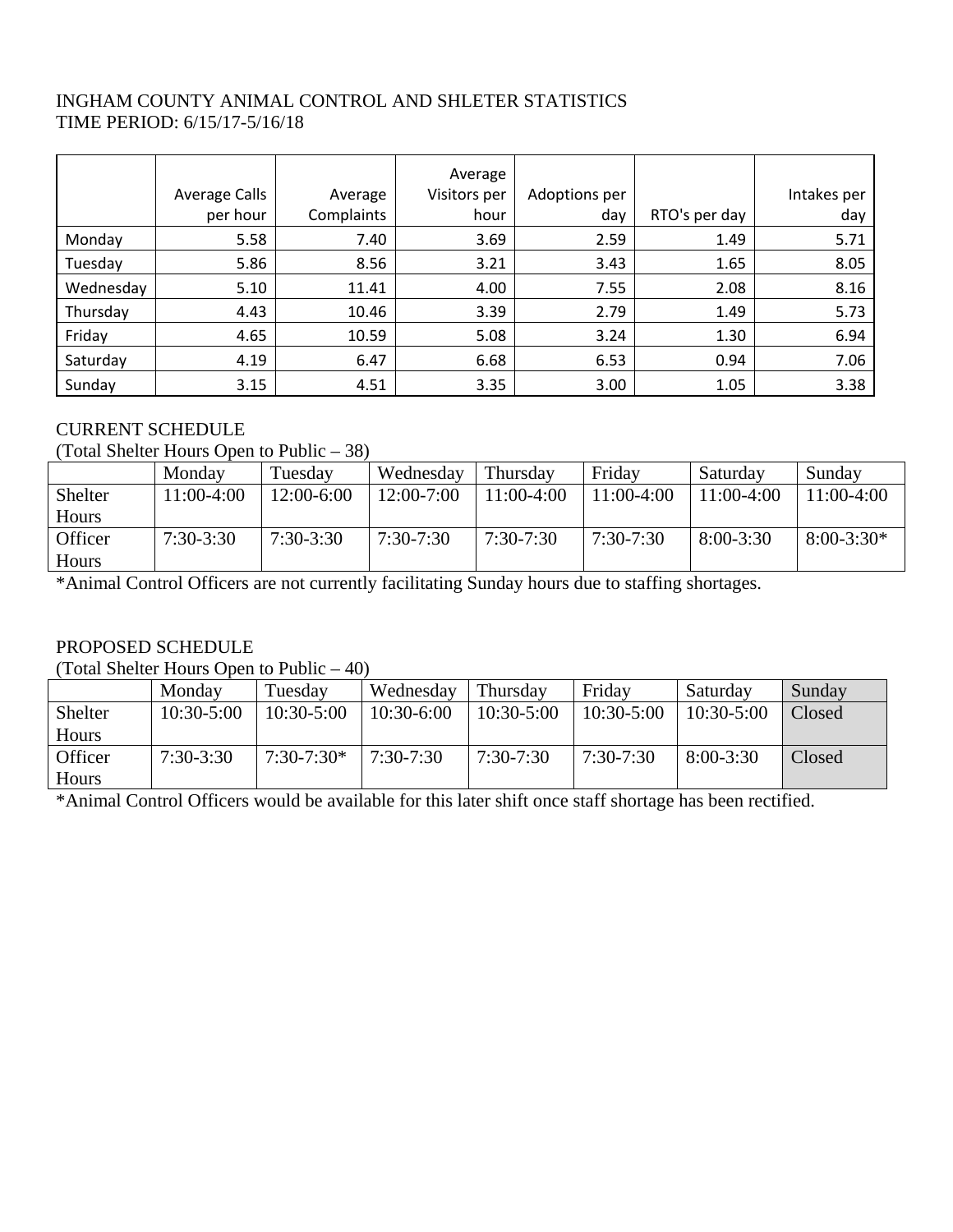Introduced by the Law & Courts Committee of the:

#### INGHAM COUNTY BOARD OF COMMISSIONERS

### **RESOLUTION TO CHANGE THE HOURS OF OPERATION OF THE INGHAM COUNTY ANIMAL CONTROL AND SHELTER**

WHEREAS, the Ingham County Animal Control and Shelter (ICACS) expanded hours by adding Sunday and Monday hours and staying open later on Wednesdays after passage of the Animal Control Millage; and

WHEREAS, usage of the shelter on Sundays and Wednesday evenings has been minimal; and

WHEREAS, being open on Sundays and seven days per week has had negative operational, personnel, and managerial impacts.

THEREFORE BE IT RESOLVED, that the Ingham County Board of Commissioners hereby approves a change in ICACS shelter hours as follows effective October 7, 2018:

#### **From:**

| Tuesday                 | noon to 6:00 PM           |
|-------------------------|---------------------------|
| Wednesday               | noon to $7:00 \text{ PM}$ |
| Thursday through Monday | 11:00 AM to 4:00 PM       |
| <b>County Holidays</b>  | Closed                    |

**To:** 

| Monday-Sat             | 10:30 AM to 5:00 PM           |
|------------------------|-------------------------------|
| Wednesday              | 10:30 AM to $6:00 \text{ pm}$ |
| Sunday                 | Closed                        |
| <b>County Holidays</b> | Closed                        |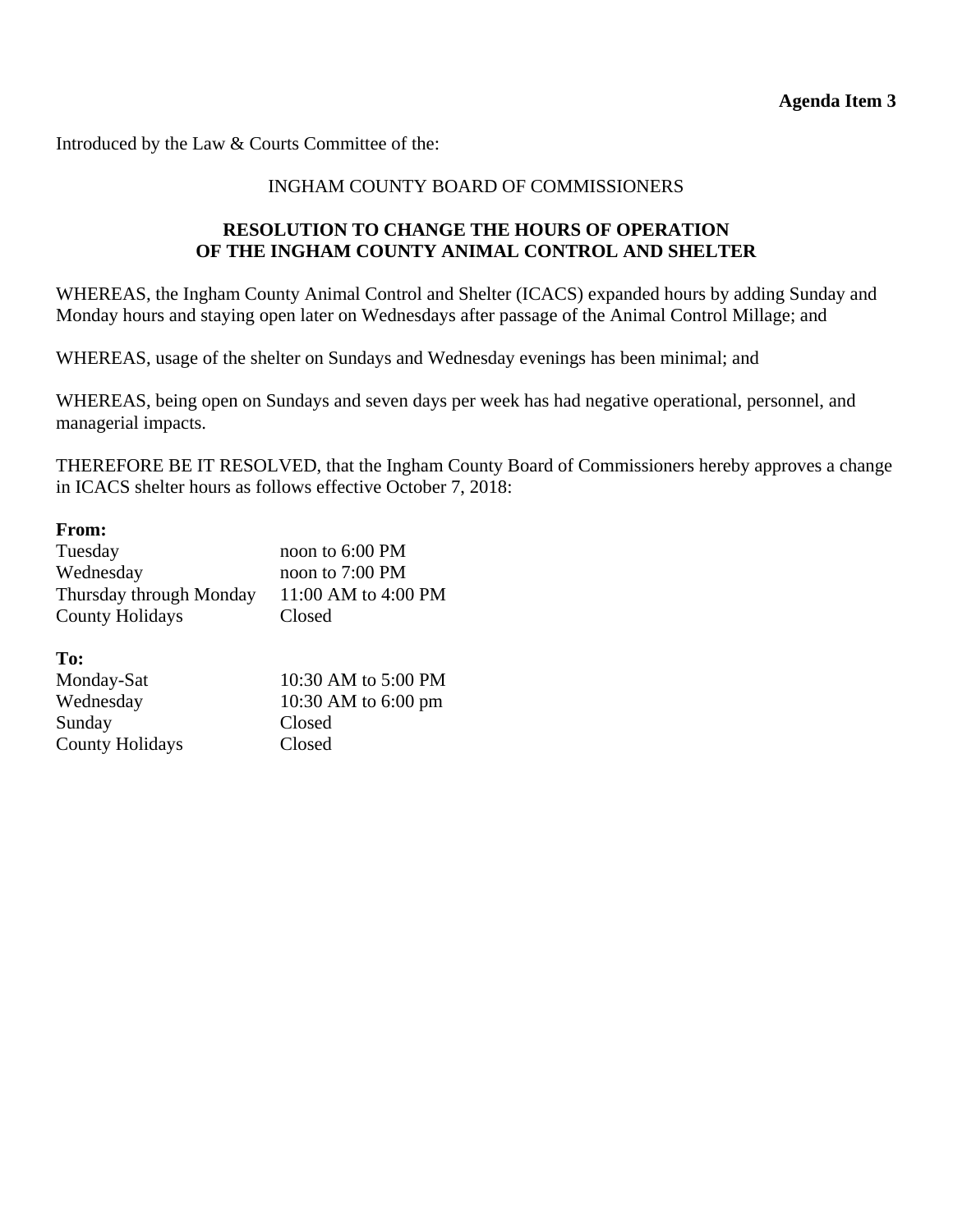#### **Agenda Item 4a**

<span id="page-13-0"></span>

| TO:   | <b>Finance and Liaison Committees</b>                                                            |
|-------|--------------------------------------------------------------------------------------------------|
| FROM: | Michael A. Townsend, Budget Director                                                             |
| RE:   | Third Quarter 2018 Budget Adjustments, Contingency Fund Update and<br><b>Quarterly Statement</b> |
| DATE: | September 18, 2018                                                                               |

Enclosed please find the recommended adjustments to the Ingham County budget for the third quarter of fiscal year 2018. The total increase to the General Fund is \$212,720.

The quarterly budget amendment process as authorized by the Board of Commissioners is necessary to make adjustments to the adopted budget. Usually, adjustments are made as a result of updated revenue and expenditure projections, grant revenues, reappropriations, accounting and contractual changes, and general housekeeping issues.

There are a few adjustments to the general fund this quarter. First, the Sheriff's Department provided extra security for the 55<sup>th</sup> District Court February 5<sup>th</sup> through February 14. The District Court has requested \$3,470.

The Circuit Court Family Division has identified that certain security expense are not reimbursable through the State Child Care Fund. A total of \$110,000 expense, budgeted in CCF, is being moved to the General Fund along with \$55,000 in revenue. This revenue is a transfer from the Juvenile Justice Fund to cover half the security expense.

In the Animal Control Department donations are accumulating in the liability fund 797. This fund is accounted for by the General Fund at year end. This adjustment will set up a \$100,000 revenue and expense budget in the General Fund to recognize and expense these funds in 2018.

In the Register of Deeds Department an adjustment in the amount of \$57,720, increase revenue is requested to better reflect our current projections.

The LEAP membership dues were double budgeted in 2018, we are requesting a reduction of \$15,000 in the Economic Development budget in the General Fund.

In the Homeland Security/Emergency Operations budget, the cost approved by R17-080 was not included in the 2018 budget and it is necessary to continue with the Everbridge Mass Notification System. The expense of \$28,500 is split equally between General Fund and the Emergency Telephone 911 Fund.

The Parks Department requested the remaining funds, \$4,393, of a 2017 CIP Trails and Parks Fund completed magic carpet project be transferred to the Park Fund to enable the purchase of tubes for the snow hill.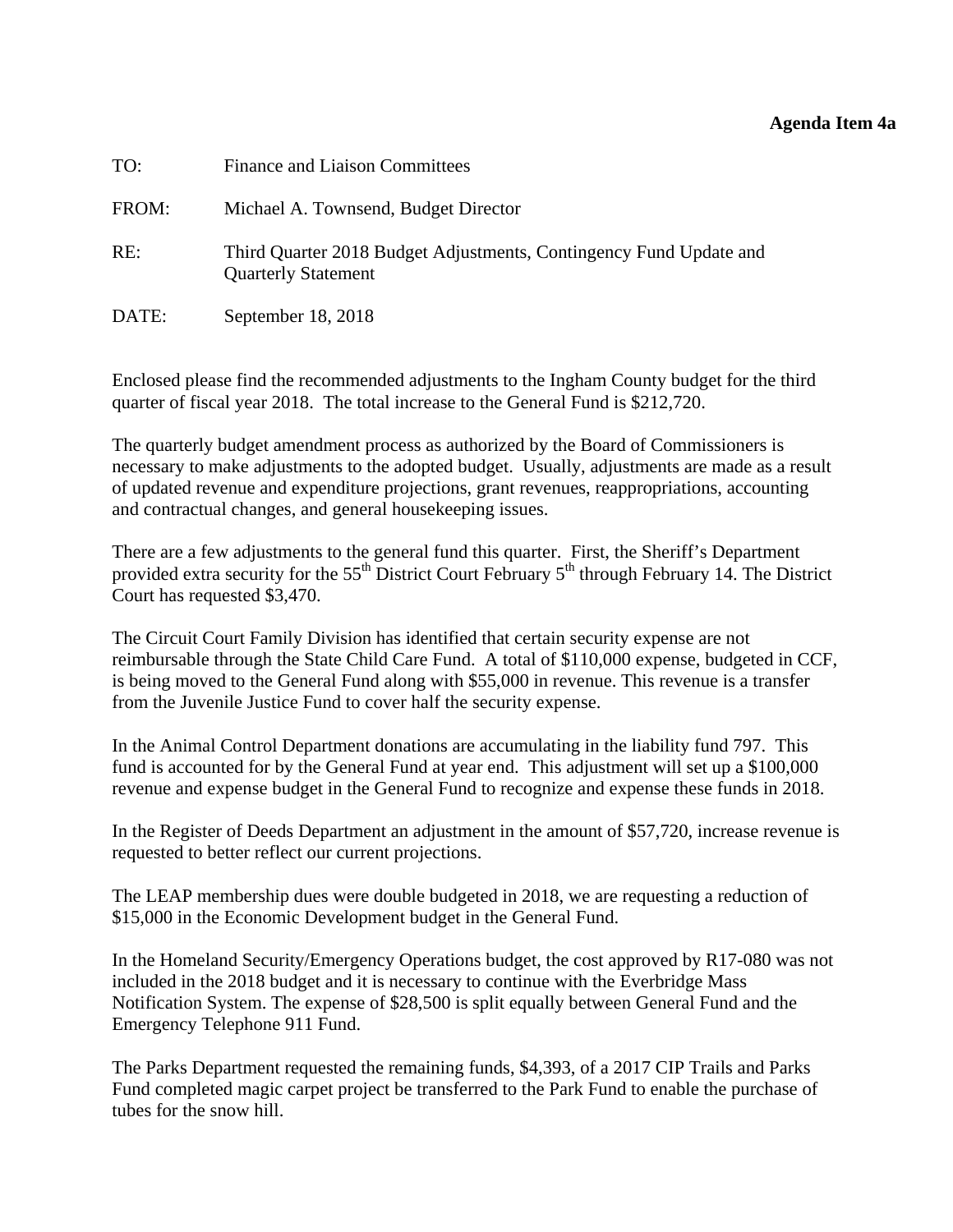The Debt Service Fund is in need of \$63,860 from the Animal Control Millage Fund to cover the 2018 interest expense for the ICAC new shelter project. While the revenue and expense for the same project needs a budget in the Capital Project Fund in the amount of \$4,862,000. The Community Mental Health Building project also, needs a budget in the Capital Project Fund in the amount of \$4,588,189. The Capital Project Fund is a government fund and is required to have a budget.

Two underground pipes at the Fairgrounds burst incurring extra expenses that are being replaced by insurance proceeds. Therefore, an increase is being made to both revenue and expense in the Fair's budget of \$7,400.

The Health Department is requesting an additional copier/printer at a cost of \$7,208 from the Machine and Equipment Fund. This is request for additional copier due to the change in location of departments that previously shared a copier.

Attached is an update of contingency fund spending so far this year. The current contingency amount is \$58,471. The attached document details how the Board has allocated the contingency funds throughout the year, beginning with a balance of \$350,000.

The  $3<sup>rd</sup>$  quarter general fund budget to actual year to date report will be presented to the Commissioners after the completion of the quarter. Our bond rating agency suggested that we present this information to Commissioners on a quarterly basis.

Should you require any additional information or have questions regarding this process, please don't hesitate to contact me.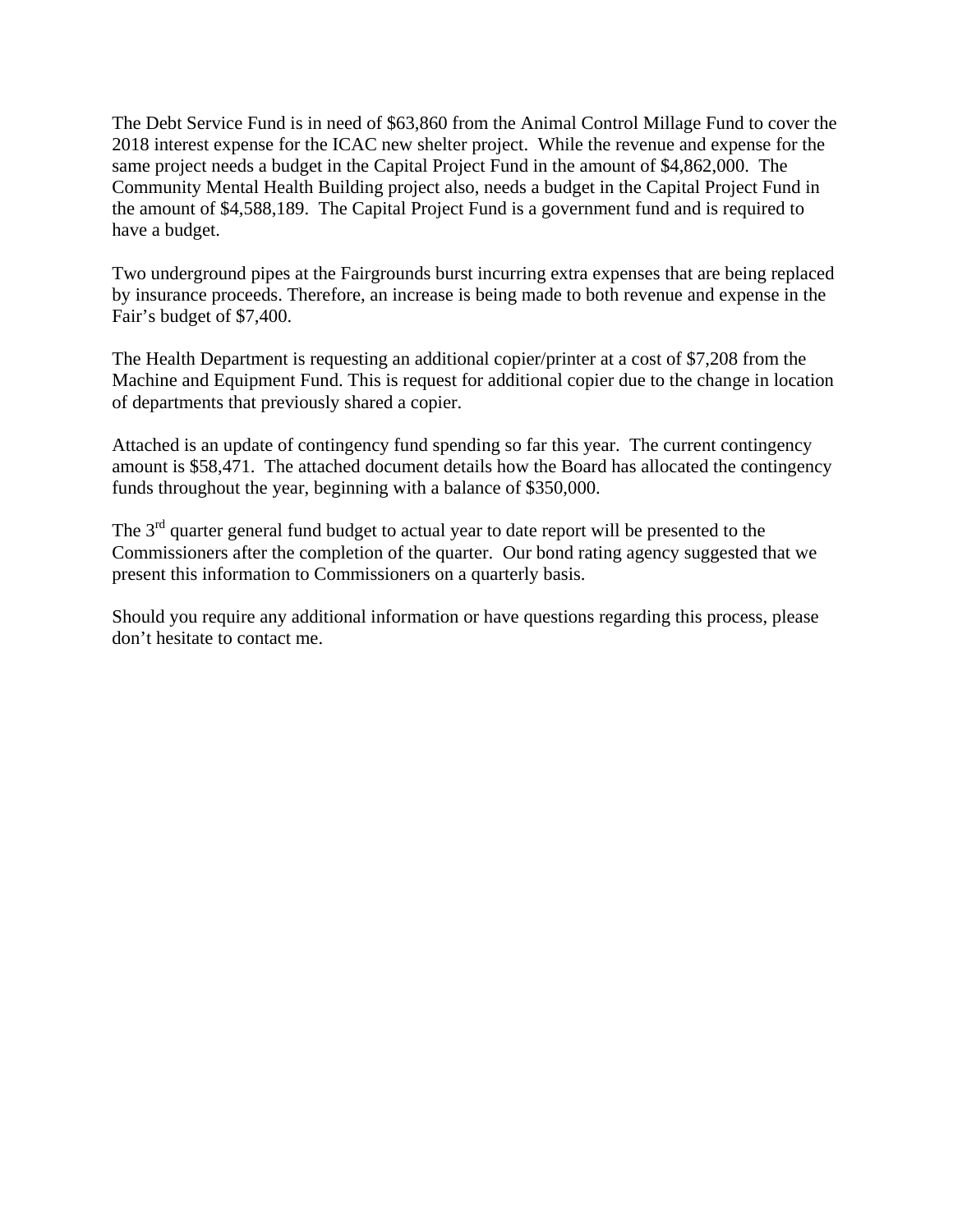### **2018 CONTINGENCY**

| <b>Adopted Contingency Amount</b>                                  | \$350,000 |
|--------------------------------------------------------------------|-----------|
| R17-436: Additional Community Agency Funding                       | (15,650)  |
| R18-035: Additional Funding for CATS                               | (10, 180) |
| R18-084: Additional Funding for Sheriff Portable Radios            | (23,747)  |
| R18-088: Additional Funding for Jail Based Break Out from Wellness | (20, 800) |
| R18-114: Additional Funding to Hire Assistant Prosecuting Attorney | (76, 702) |
| R18-190: Additional Funding to Circuit Court Images oft            | (87, 450) |
| R <sub>18</sub> -210: SAKI Grant Funds                             | (40,000)  |
| R18-302: Additional Funding Support Staff for ICYC                 | (2,000)   |
| R18-316: Additional Funding Advent House Ministries                | (15,000)  |
|                                                                    |           |
| <b>Current Contingency Amount</b>                                  | \$58,471  |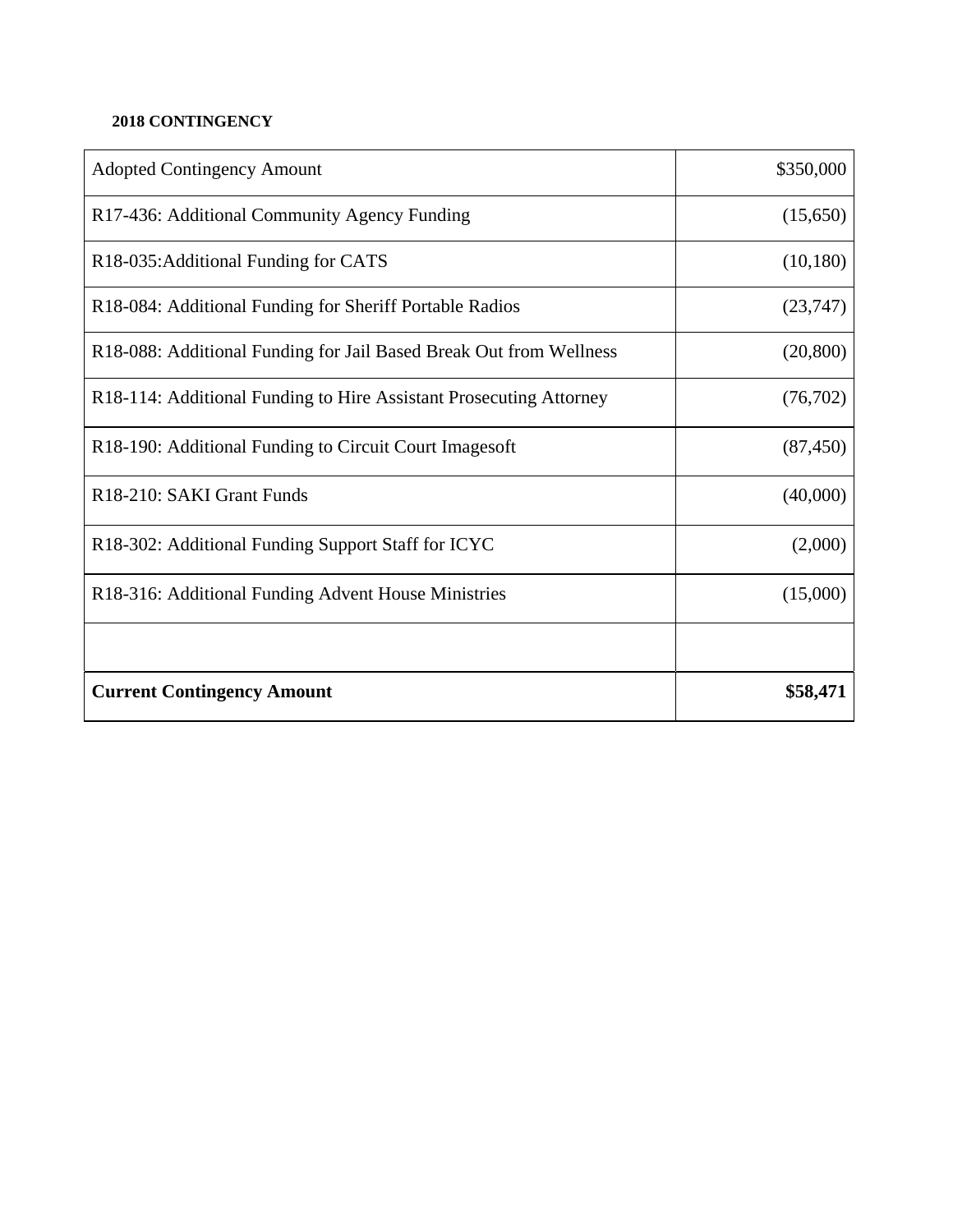Introduced by the Finance Committee of the:

### INGHAM COUNTY BOARD OF COMMISSIONERS

#### **RESOLUTION AUTHORIZING ADJUSTMENTS TO THE 2018 INGHAM COUNTY BUDGET**

WHEREAS, the Board of Commissioners adopted the 2018 Budget on November 14, 2017 and has authorized certain amendments since that time, and it is now necessary to make some adjustments as a result of updated revenue and expenditure projections, fund transfers, reappropriations, accounting and contractual changes, errors and omissions, and additional appropriation needs; and

WHEREAS, the Liaison Committees and the Finance Committee have reviewed the proposed budget adjustments prepared by the Controller's staff and have made adjustments where necessary; and

WHEREAS, Public Act 621 of 1978 requires that local units of government maintain a balanced budget and periodically adjust the budget to reflect revised revenue and expenditure levels.

THEREFORE BE IT RESOLVED, that the Ingham County Board of Commissioners hereby directs the Controller to make the necessary transfers to adjust revenues and expenditures in the following funds, according to the attached schedules:

|             |                                | 2018 BUDGET  | <b>PROPOSED</b> | <b>PROPOSED</b> |
|-------------|--------------------------------|--------------|-----------------|-----------------|
| <b>FUND</b> | <b>DESCRIPTION</b>             | 09/11/18     | <b>CHANGES</b>  | <b>BUDGET</b>   |
|             |                                |              |                 |                 |
| 101         | General Fund                   | \$85,914,494 | 212,720         | \$86,127,214    |
| 205         | <b>Animal Control Millage</b>  | 399,313      | 63,860          | 463,173         |
| 208         | Parks Fund                     | 2,300,107    | 4,393           | 2,304,500       |
| 228         | Trails & Parks Millage         | 11,342,094   | $\Omega$        | 11,342,094      |
| 261         | <b>Emergency Telephone 911</b> | 8,675,306    | 14,250          | 8,689,556       |
| 264         | Juvenile Justice Millage       | 4,804,212    | $\theta$        | 4,804,212       |
| 292         | Family Court - Child Care      | 13,106,043   | (110,000)       | 12,996,043      |
| 399         | Debt Service Fund              | 0            | 63,860          | 63,860          |
| 451         | Capital Projects Fund          | $\theta$     | 9,450,189       | 9,450,189       |
| 561         | <b>Fair Board Fund</b>         | 1,138,291    | 7,400           | 1,145,691       |
| 664         | Machine & Equipment Fund       | 1,695,455    | 7,208           | 1,702,663       |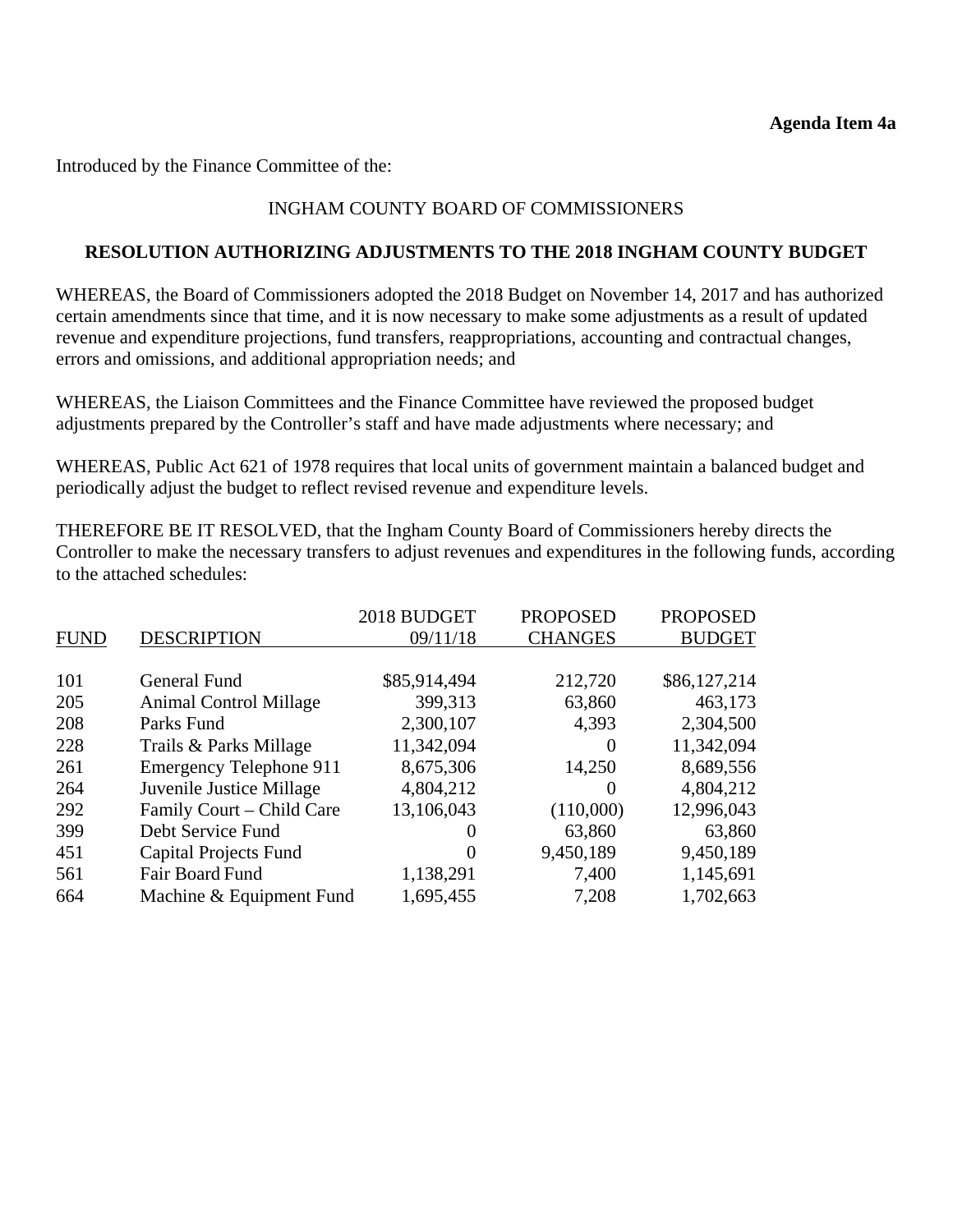### **GENERAL FUND REVENUES**

|                                        | $2018$ Budget $-$ | Proposed         | 2018 Proposed |
|----------------------------------------|-------------------|------------------|---------------|
|                                        | 09/11/18          | <b>Changes</b>   | <b>Budget</b> |
| <b>Tax Revenues</b>                    |                   |                  |               |
| <b>County Property Tax</b>             | 49,994,805        | $\overline{0}$   | 49,994,805    |
| <b>Property Tax Adjustments</b>        | (50,000)          | $\overline{0}$   | (50,000)      |
| Delinquent Real Property Tax           | $\boldsymbol{0}$  | $\boldsymbol{0}$ | $\theta$      |
| <b>Unpaid Personally Property Tax</b>  | 15,000            | $\boldsymbol{0}$ | 15,000        |
| IFT/CFT                                | 275,000           | $\overline{0}$   | 275,000       |
| <b>Trailer Fee Tax</b>                 | 15,000            | $\boldsymbol{0}$ | 15,000        |
| <b>Intergovernmental Transfers</b>     |                   |                  |               |
| <b>State Revenue Sharing</b>           | 6,209,651         | $\overline{0}$   | 6,209,651     |
| Convention/Tourism Tax - Liquor        | 1,407,051         | $\boldsymbol{0}$ | 1,407,051     |
| <b>Court Equity Funding</b>            | 1,486,000         | $\boldsymbol{0}$ | 1,486,000     |
| Personal Property Tax Replacement      | 750,000           | $\boldsymbol{0}$ | 750,000       |
| Use of Fund Balance - Committed        | 1,400,000         | $\overline{0}$   | 1,400,000     |
| Use of Fund Balance - Uncommitted      | 2,233,231         | $\theta$         | 2,233,231     |
| <b>Department Generated Revenue</b>    |                   |                  |               |
| <b>Animal Control</b>                  | 1,091,930         | 100,000          | 1,191,930     |
| <b>Circuit Court - Family Division</b> | 1,374,133         | 55,000           | 1,429,133     |
| Circuit Court - Friend of the Court    | 597,000           | $\boldsymbol{0}$ | 597,000       |
| Circuit Court - General Trial          | 2,180,032         | $\boldsymbol{0}$ | 2,180,032     |
| Controller                             | 3,170             | $\boldsymbol{0}$ | 3,170         |
| Cooperative Extension                  | 2,500             | $\overline{0}$   | 2,500         |
| <b>County Clerk</b>                    | 622,210           | $\overline{0}$   | 622,210       |
| <b>District Court</b>                  | 2,495,065         | $\boldsymbol{0}$ | 2,495,065     |
| Drain Commissioner/Drain Tax           | 445,500           | $\boldsymbol{0}$ | 445,500       |
| <b>Economic Development</b>            | 63,037            | $\overline{0}$   | 63,037        |
| Elections                              | 75,550            | $\boldsymbol{0}$ | 75,550        |
| Homeland Security/Emergency Ops        | 60,135            | $\boldsymbol{0}$ | 60,135        |
| <b>Equalization /Tax Mapping</b>       | 10,100            | $\boldsymbol{0}$ | 10,100        |
| Facilities                             | $\boldsymbol{0}$  | $\boldsymbol{0}$ | $\theta$      |
| <b>Financial Services</b>              | 39,673            | $\theta$         | 39,673        |
| <b>Health Department</b>               | 120,000           | $\overline{0}$   | 120,000       |
| <b>Human Resources</b>                 | 52,649            | $\overline{0}$   | 52,649        |
| <b>Human Services</b>                  | 200,000           | $\Omega$         | 200,000       |
| Probate Court                          | 277,178           | $\theta$         | 277,178       |
| <b>Prosecuting Attorney</b>            | 721,093           | $\overline{0}$   | 721,093       |
| Purchasing                             | 179,106           | $\overline{0}$   | 179,106       |
| <b>Register of Deeds</b>               | 2,134,877         | 57,720           | 2,192,597     |
| <b>Remonumentation Grant</b>           | 85,000            | $\boldsymbol{0}$ | 85,000        |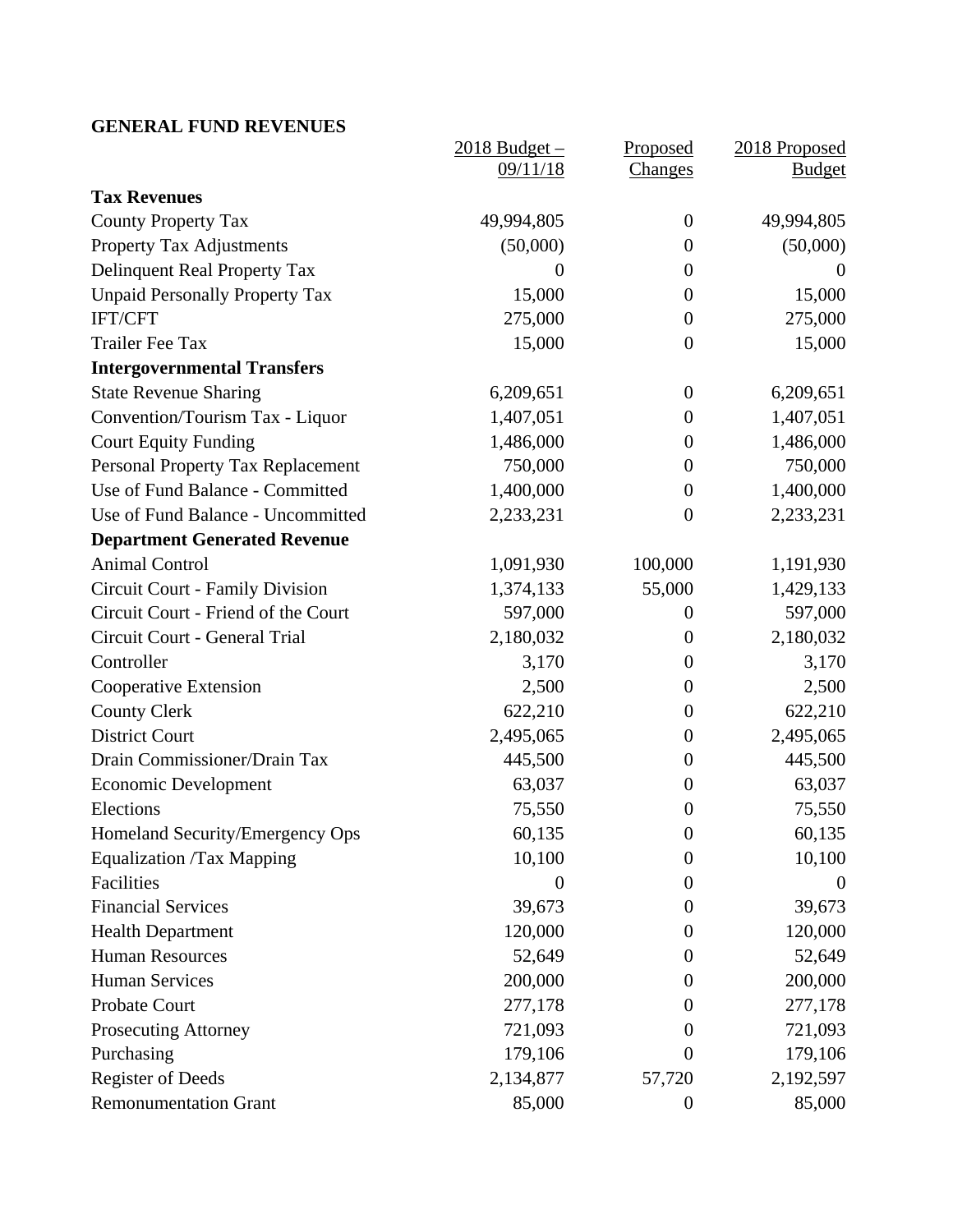| Sheriff                             | 4,753,836   |         | 4,753,836   |
|-------------------------------------|-------------|---------|-------------|
| Treasurer                           | 4, 137, 133 |         | 4, 137, 133 |
| <b>Tri-County Regional Planning</b> | 63.921      |         | 63.921      |
| Veteran Affairs                     | 393.928     |         | 393,928     |
| <b>Total General Fund Revenues</b>  | 85,914,494  | 212,720 | 86,127,214  |

### **GENERAL FUND EXPENDITURES**

|                                           | 2018 Budget-   | Proposed         | 2018 Proposed |
|-------------------------------------------|----------------|------------------|---------------|
|                                           | 09/11/18       | <b>Changes</b>   | <b>Budget</b> |
| <b>Board of Commissioners</b>             | 609,930        | $\theta$         | 609,930       |
| <b>Employee Concessions</b>               | $\overline{0}$ | $\boldsymbol{0}$ | $\theta$      |
| Circuit Court - General Trial             | 8,552,970      | $\theta$         | 8,552,970     |
| <b>District Court</b>                     | 3,312,452      | 3,470            | 3,315,922     |
| Circuit Court - Friend of the Court       | 1,775,438      | $\theta$         | 1,775,438     |
| <b>Jury Board</b>                         | 1,192          | $\boldsymbol{0}$ | 1,192         |
| <b>Probate Court</b>                      | 1,599,196      | $\theta$         | 1,599,196     |
| Circuit Court - Family Division           | 5,613,505      | 110,000          | 5,723,505     |
| <b>Jury Selection</b>                     | 143,709        | $\theta$         | 143,709       |
| Elections                                 | 545,532        | $\theta$         | 545,532       |
| <b>Financial Services</b>                 | 769,802        | $\theta$         | 769,802       |
| <b>County Attorney</b>                    | 467,299        | $\theta$         | 467,299       |
| <b>County Clerk</b>                       | 1,007,672      | $\boldsymbol{0}$ | 1,007,672     |
| Controller                                | 917,802        | $\theta$         | 917,802       |
| <b>Equalization/Tax Services</b>          | 749,902        | $\theta$         | 749,902       |
| <b>Human Resources</b>                    | 770,400        | $\theta$         | 770,400       |
| <b>Prosecuting Attorney</b>               | 6,964,078      | $\theta$         | 6,964,078     |
| Purchasing                                | 230,294        | $\theta$         | 230,294       |
| Facilities                                | 2,121,816      | $\theta$         | 2,121,816     |
| <b>Register of Deeds</b>                  | 763,882        | $\theta$         | 763,882       |
| <b>Remonumentation Grant</b>              | 85,000         | $\boldsymbol{0}$ | 85,000        |
| Treasurer                                 | 573,396        | $\boldsymbol{0}$ | 573,396       |
| <b>Drain Commissioner</b>                 | 1,028,544      | $\theta$         | 1,028,544     |
| <b>Economic Development</b>               | 149,487        | (15,000)         | 134,487       |
| <b>Community Agencies</b>                 | 230,650        | $\overline{0}$   | 230,650       |
| <b>Ingham Conservation District Court</b> | 7,954          | $\overline{0}$   | 7,954         |
| <b>Equal Opportunity Committee</b>        | 500            | $\boldsymbol{0}$ | 500           |
| Women's Commission                        | 500            | $\theta$         | 500           |
| <b>Historical Commission</b>              | 500            | $\overline{0}$   | 500           |
| <b>Tri-County Regional Planning</b>       | 113,053        | 0                | 113,053       |
| Jail Maintenance                          | 212,600        | $\theta$         | 212,600       |
| Sheriff                                   | 20,298,388     | $\overline{0}$   | 20,298,388    |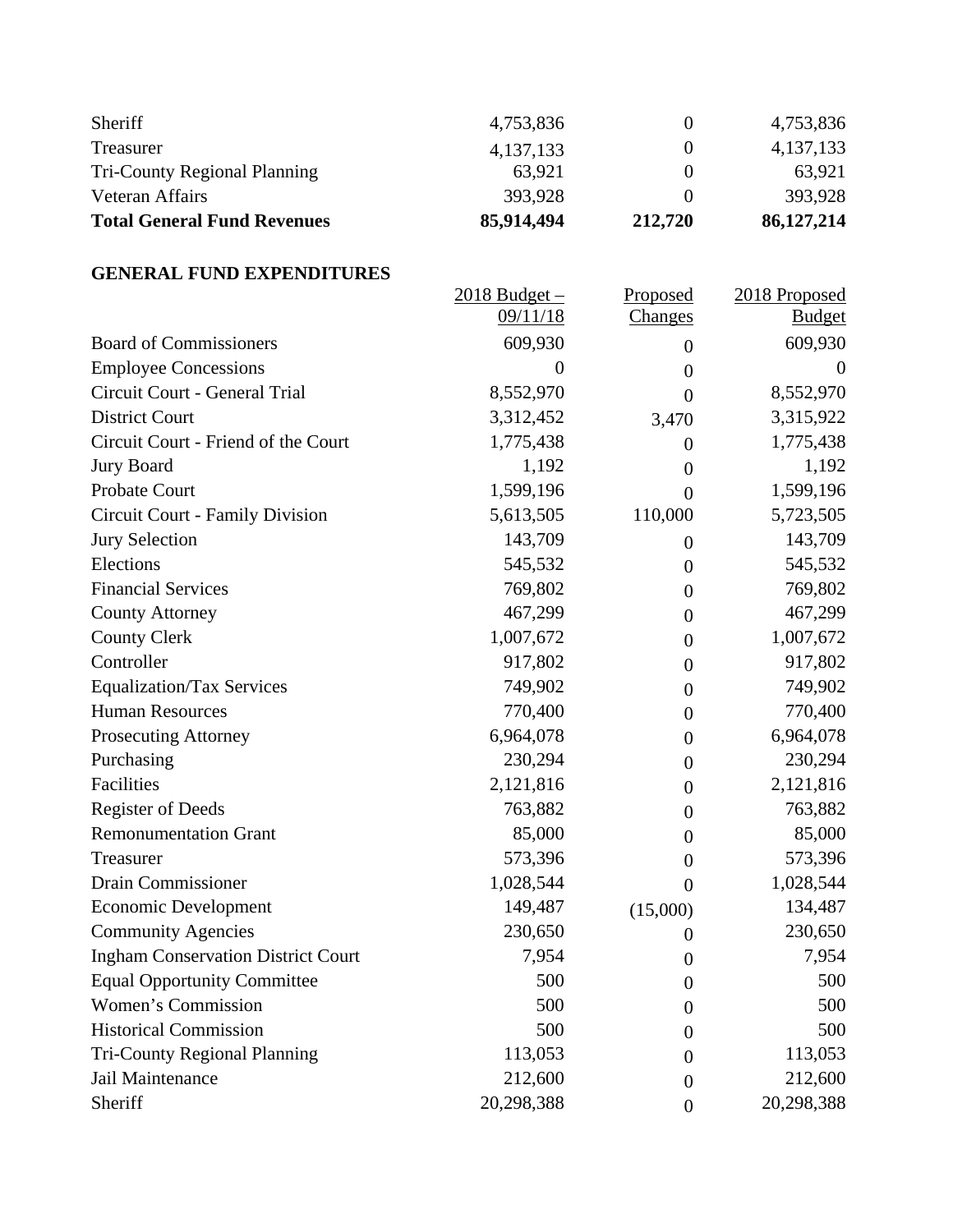| Metro Squad                            | 43,570     | $\overline{0}$ | 43,570       |
|----------------------------------------|------------|----------------|--------------|
| <b>Community Corrections</b>           | 161,036    | $\theta$       | 161,036      |
| <b>Animal Control</b>                  | 2,243,788  | 100,000        | 2,343,788    |
| <b>Emergency Operations</b>            | 224,758    | 14,250         | 239,008      |
| <b>Board of Public Works</b>           | 300        | $\theta$       | 300          |
| Drain Tax at Large                     | 520,000    | $\theta$       | 520,000      |
| <b>Health Department</b>               | 5,699,042  | $\overline{0}$ | 5,699,042    |
| <b>CHC</b>                             | 3,600,156  | $\overline{0}$ | 3,600,156    |
| Jail Medical                           | 1,669,946  | $\overline{0}$ | 1,669,946    |
| <b>Medical Examiner</b>                | 654,820    | $\theta$       | 654,820      |
| <b>Substance Abuse</b>                 | 706,777    | $\theta$       | 706,777      |
| <b>Community Mental Health</b>         | 2,024,693  | $\theta$       | 2,024,693    |
| Department of Human Services           | 2,002,229  | $\theta$       | 2,002,229    |
| Tri-County Aging                       | 83,295     | $\theta$       | 83,295       |
| <b>Veterans Affairs</b>                | 574,096    | $\theta$       | 574,096      |
| Cooperative Extension                  | 407,416    | $\theta$       | 407,416      |
| <b>Library Legacy Costs</b>            | 0          | $\theta$       | $\Omega$     |
| Parks and Recreation                   | 1,586,857  | $\overline{0}$ | 1,586,857    |
| <b>Contingency Reserves</b>            | 58,471     | $\theta$       | 58,471       |
| Legal Aid                              | 20,000     | $\theta$       | 20,000       |
| 2-1-1 Project                          | 45,750     | $\theta$       | 45,750       |
| <b>Community Coalition for Youth</b>   | 25,000     | $\overline{0}$ | 25,000       |
| <b>Miscellaneous Transfers</b>         | 200,000    |                | 200,000      |
| <b>Capital Improvements</b>            | 3,745,051  | $\Omega$       | 3,745,051    |
| <b>Total General Fund Expenditures</b> | 85,914,494 | 212,720        | 86, 127, 214 |

# **General Fund Revenues**

| <b>Circuit Court Family Division</b> | To change the transfer of (\$55,000) from Juvenile Justice<br>Fund to the CCF to (\$55,000) from Juvenile Justice Fund to<br>General Fund due to change in expense from the CCF to<br>the General Fund for expenses now excluded from<br>reimbursement. |
|--------------------------------------|---------------------------------------------------------------------------------------------------------------------------------------------------------------------------------------------------------------------------------------------------------|
| Animal Control                       | To set up revenues in General Fund, \$100,000. This is for<br>donations recorded in liability fund 797. This adjustment<br>that will be done annually to set up revenue to be<br>recognized in the General Fund at year end.                            |
| <b>Register of Deeds</b>             | To adjust revenues to better reflect our current projections<br>an increase in the amount of \$57,720.                                                                                                                                                  |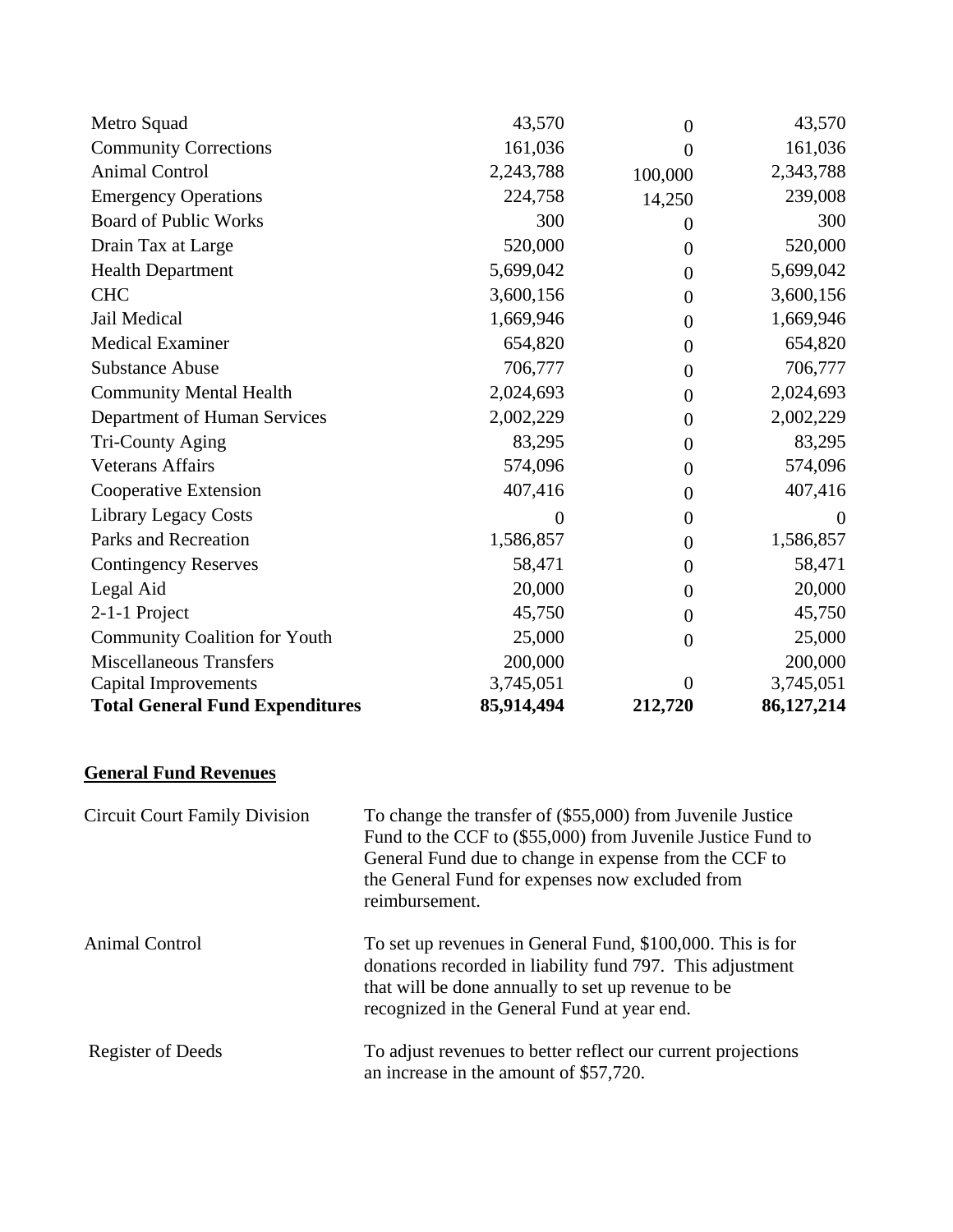# **General Fund Expenditures**

| 55 <sup>th</sup> District Court          | Increase \$3,470 to cover request for additional security for<br>55 <sup>th</sup> District Court from February 5 through February 14<br>provided by the Sheriff.                                                         |
|------------------------------------------|--------------------------------------------------------------------------------------------------------------------------------------------------------------------------------------------------------------------------|
| <b>Circuit Court Family Division</b>     | To move Teachout expenses (\$110,000) to general fund<br>from the State Child Care Fund for expenses now excluded<br>from reimbursement.                                                                                 |
| Animal Control                           | To set up expenses in General Fund, \$100,000. This is for<br>donations recorded in liability fund 797. This adjustment<br>will be done annually to set up expenses to be recognized<br>in the General Fund at year end. |
| Homeland Security/Emergency Ops          | To set up expense in General Fund, \$14,250. Per R17-080<br>dated 03/14/17 for Everbridge Mass Communications<br>System with the other half to be set up in 911 Fund.                                                    |
| <b>Economic Development</b>              | To eliminate (\$15,000) in expenses for double budgeting<br>for LEAP Membership fees that are in the BOC's budget.                                                                                                       |
| <b>Non-General Fund Adjustments</b>      |                                                                                                                                                                                                                          |
| <b>Animal Control Millage</b><br>(F205)  | To set up the transfer (\$63,860) for the Animal Control<br>Millage Fund to the Debt Service Fund to cover 2018<br>interest expense for the ICAC new shelter project.                                                    |
| Parks Fund<br>(F208)                     | To transfer expenses (\$4,393) from the Trail and Parks<br>Millage Fund to the Parks Fund to purchase tubes for the<br>snow hill.                                                                                        |
| <b>Trail and Parks Millage</b><br>(F228) | To transfer expenses (\$4,393) from the Trail and Parks<br>Millage Fund to the Parks Fund to purchase tubes for the<br>snow hill. This adjustment nets to zero in this fund.                                             |
| <b>Emergency Telephone 911</b><br>(F261) | To set up expense in 911 Fund, \$14,250. Per R17-080<br>dated 03/14/17 for Everbridge Mass Communications<br>System with the other half to be set up in General Fund.                                                    |
| <b>Family Court - CCF</b><br>(F292)      | To move Teachout expenses (\$110,000) to general fund<br>from the State Child Care Fund for expenses now excluded<br>from reimbursement.                                                                                 |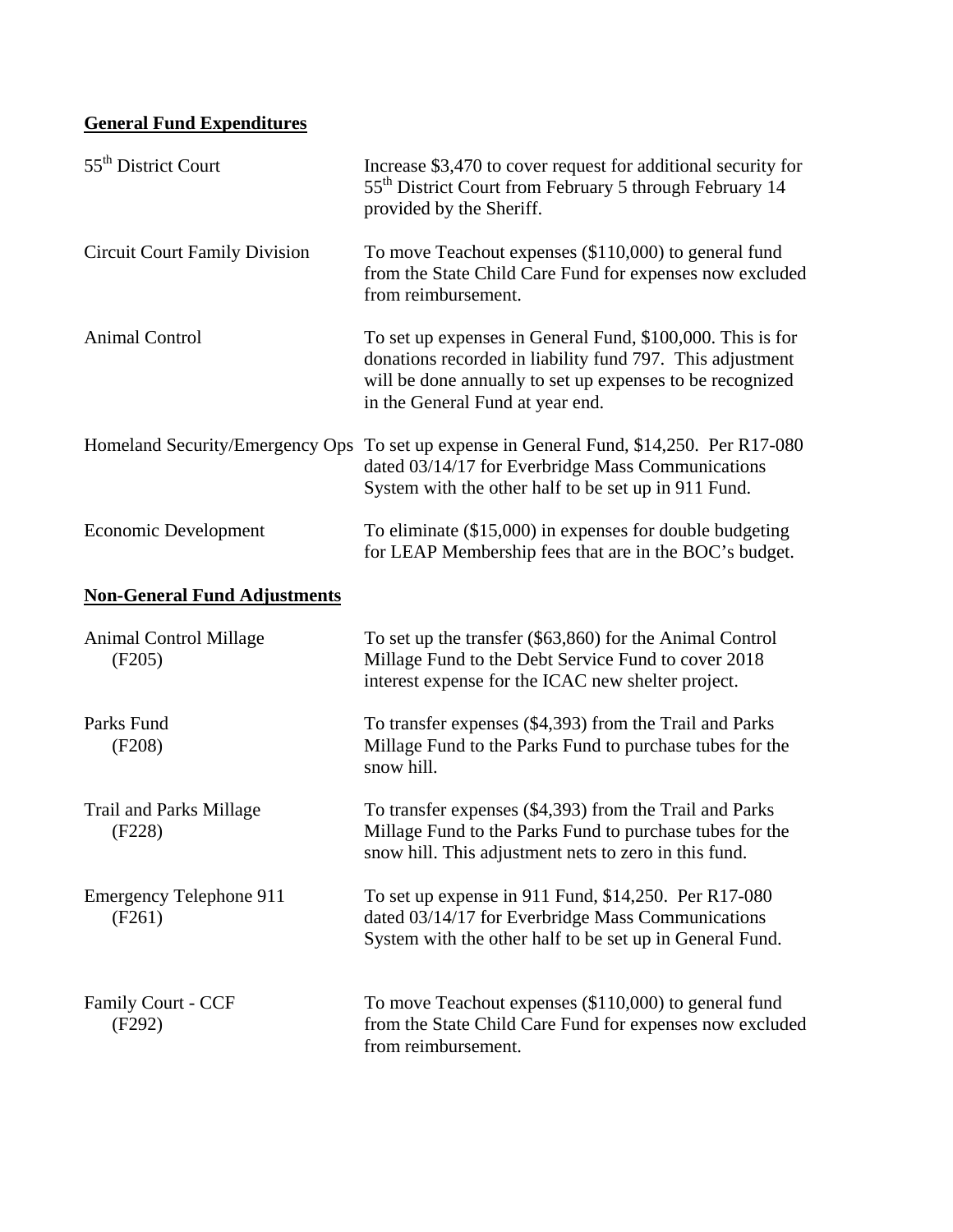| <b>Animal Shelter Debt</b><br>(F399)   | To set up to receive transfer $(\$63,860)$ from the Animal<br>Control Millage Fund to the Debt Service Fund to cover<br>2018 interest expense for the ICAC new shelter project.                                                                                                                                                             |
|----------------------------------------|---------------------------------------------------------------------------------------------------------------------------------------------------------------------------------------------------------------------------------------------------------------------------------------------------------------------------------------------|
| <b>Capital Projects Fund</b><br>(F451) | To set up to revenue and expense $(\$4,862,000)$ for the<br>Animal Control Shelter project in the Capital Project Fund.<br>To set up the revenue and expense $(\$4,588,189)$ for the<br>Community Mental Health Building in the Capital Project<br>Fund. The Capital Project Fund is a government fund and is<br>required to have a budget. |
| <b>Fair Board Fund</b><br>(F561)       | To set up insurance proceeds in Fair budget to cover pipes<br>that burst at Fairgrounds costing \$7,400.                                                                                                                                                                                                                                    |
| Machine & Equip Fund<br>(F664)         | To set up funds from Machine and Equipment Fund<br>balance for purchase of new copier/printer in the HSB<br>(7,208).                                                                                                                                                                                                                        |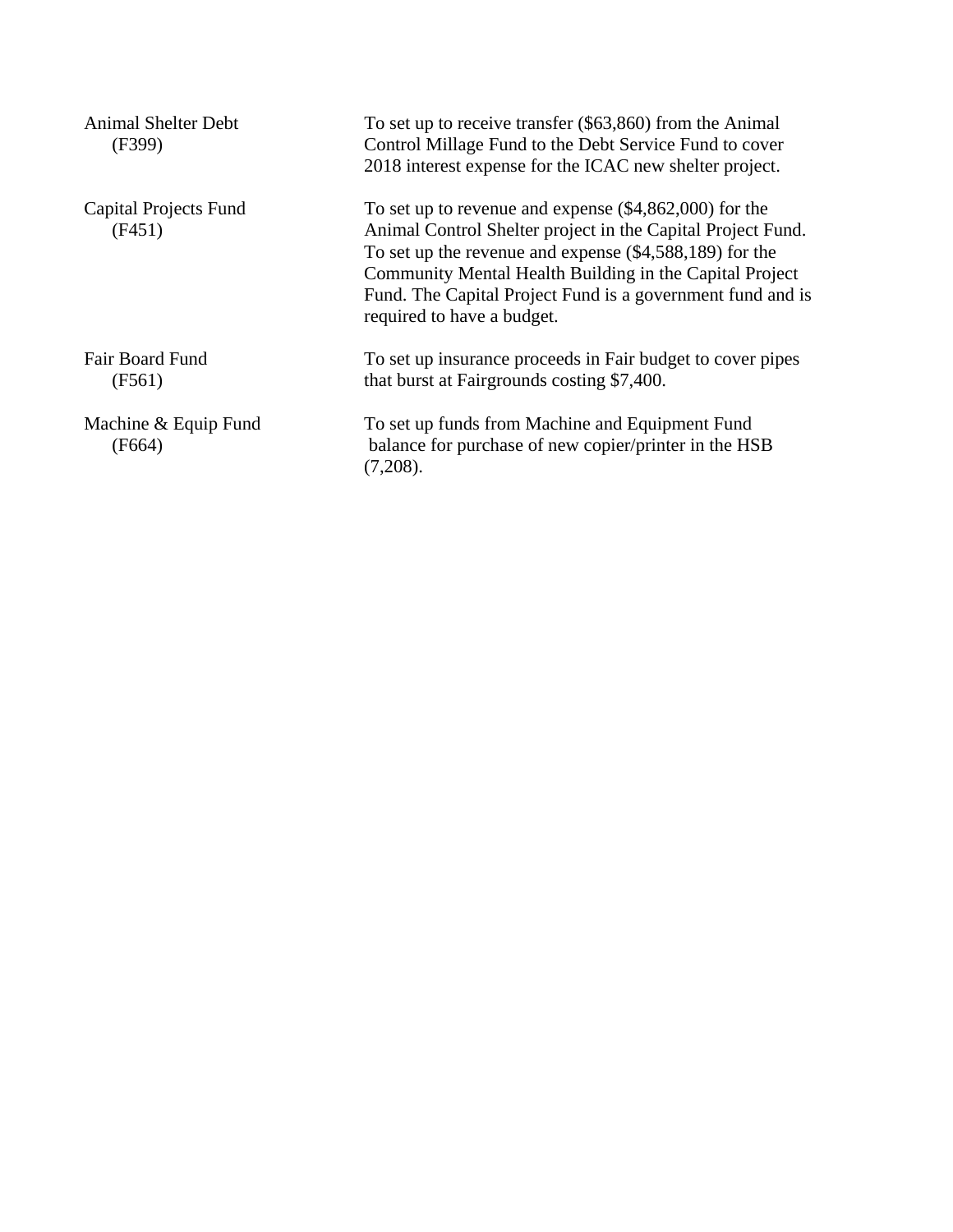| <b>Agenda Item 5</b> |  |  |
|----------------------|--|--|
|----------------------|--|--|

<span id="page-22-0"></span>

| TO:          | Law & Courts and Finance Committees                                                            |
|--------------|------------------------------------------------------------------------------------------------|
| <b>FROM:</b> | Teri Morton, Deputy Controller                                                                 |
| DATE:        | September 18, 2018                                                                             |
|              | <b>SUBJECT:</b> Resolution Authorizing 2019 Agreements for Juvenile Justice Community Agencies |
|              |                                                                                                |

For the meeting agendas of September 27 and October 3

### **BACKGROUND**

This resolution would authorize contracts for the 2019 Juvenile Justice Community Agency Process. The Board of Commissioners has reserved around \$100,000 annually of the Juvenile Justice Millage (JJM) funds to contract with qualified vendors to increase the capacity of the county juvenile justice system for the treatment of delinquent and disturbed youth consistent with the provisions of the millage.

The Law and Courts Committee will hear presentations on the proposed programs and review the applications for these funds before they recommend funding to the Finance Committee and the Board of Commissioners.

Copies of the JJM Community Agencies Applications, Resolution #18-319 "Resolution to Adopt the 2019 Juvenile Justice Community Agency Process Calendar" and other background material will be distributed to the Board of Commissioners at its September 25 meeting per the adopted calendar.

The current 2018 allocation is as follows:

| Child and Family Charities – Nexus Program                       | \$39,600  |
|------------------------------------------------------------------|-----------|
| Child and Family Charities – Teen Court                          | \$26,114  |
| <b>Resolution Services Center of Central Michigan</b>            | \$32,500  |
| Small Talk Children's Assessment Center – Sexual Trauma Recovery | \$19,000  |
|                                                                  | \$117,214 |

#### **FINANCIAL IMPACT**

For 2019, \$125,000 is available for this purpose.

For 2019 the individual agency requests for funds are:

| Child and Family Charities – Nexus                    | \$39,600  |
|-------------------------------------------------------|-----------|
| Child and Family Charities - Teen Court               | \$26,114  |
| <b>Resolution Services Center of Central Michigan</b> | \$37,500  |
| <b>Small Talk Children's Assessment Center</b>        | \$19,000  |
|                                                       | \$122,214 |

The requests total \$2,786 less than the \$125,000 available for this purpose.

#### **OTHER CONSIDERATIONS**

Attached is some additional historical background information on the last four years of JJM funding for these organizations.

#### **RECOMMENDATION**

Based on the information presented, I respectfully recommend approval of the attached resolution.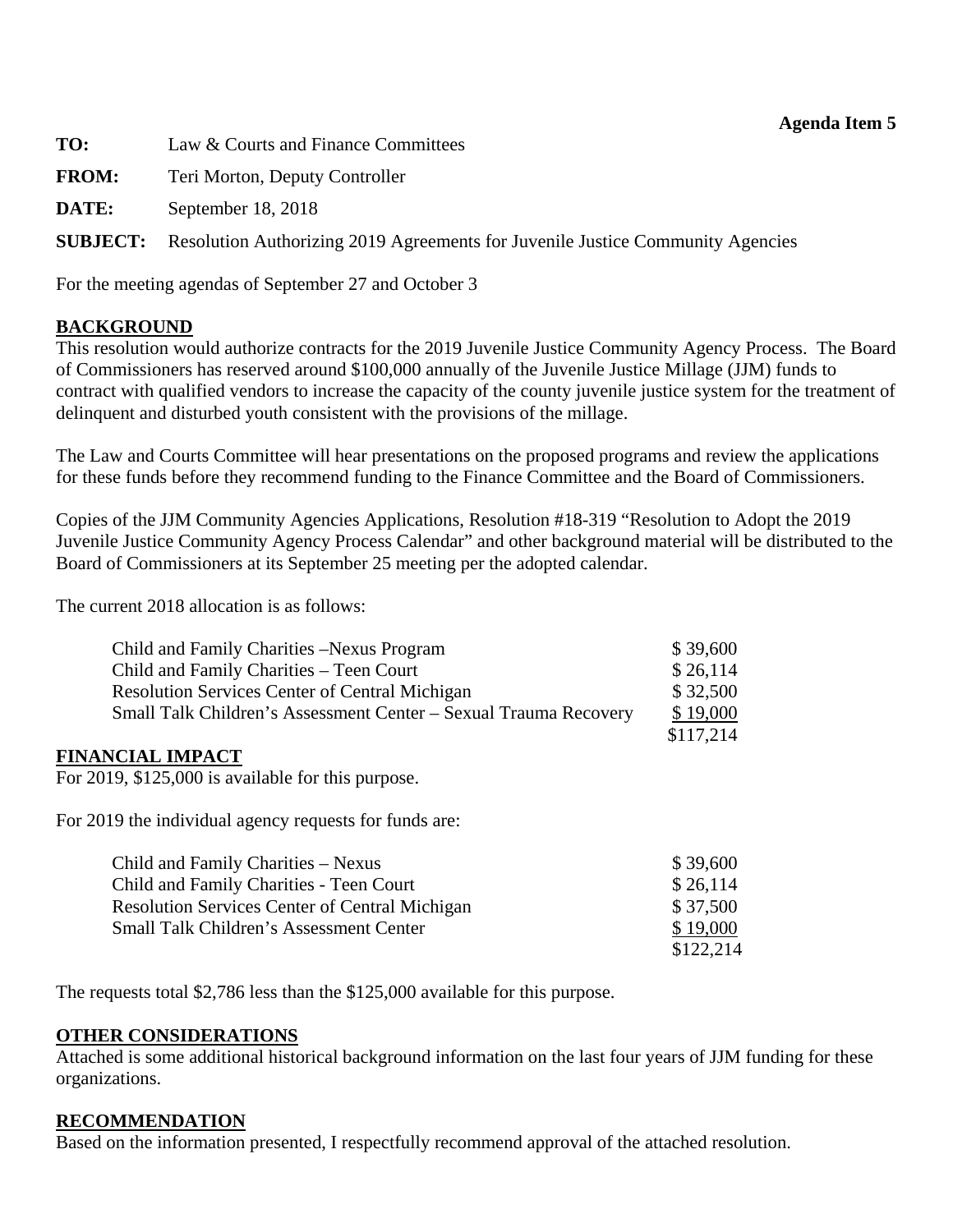|                                                         | 2015                                                                                                                                                                                                                |              | 2016         |              | 2017         |              | 2018         |              | 2019         |                      |
|---------------------------------------------------------|---------------------------------------------------------------------------------------------------------------------------------------------------------------------------------------------------------------------|--------------|--------------|--------------|--------------|--------------|--------------|--------------|--------------|----------------------|
|                                                         | Organization  Total Requested  Total Granted  Total Requested  Total Granted  Total Requested  Total Requested  Total Granted  Total Granted  Total Requested   Total Requested   Total Requested   Total Requested |              |              |              |              |              |              |              |              | <b>Total Granted</b> |
| Child & Family<br>Charities<br>Nexus Program            | \$46,500.00                                                                                                                                                                                                         | \$37,287.00  | \$38,351.00  | \$37,287.00  | \$39,341.00  | \$39,341.00  | \$39,600.00  | \$39,600.00  | \$39,600.00  |                      |
| Child & Familiy<br>Charities<br>Teen Court              | \$30,000.00                                                                                                                                                                                                         | \$23,902.00  | \$24,393.00  | \$23,902.00  | \$26,114.00  | \$26,114.00  | \$26,114.00  | \$26,114.00  | \$26,114.00  |                      |
| Resolution<br>Services Center of<br>Central Michigan    | \$25,000.00                                                                                                                                                                                                         | \$20,811.00  | \$27,500.00  | \$21,773.00  | \$32,500.00  | \$32,500.00  | \$32,500.00  | \$32,500.00  | \$37,500.00  |                      |
| <b>Small Talk</b><br>Children's<br>Assessment<br>Center | \$42,907.00                                                                                                                                                                                                         | \$18,000.00  | \$17,038.00  | \$17,038.00  | \$10,011.45  | \$10,011.45  | \$19,000.00  | \$19,000.00  | \$19,000.00  |                      |
|                                                         |                                                                                                                                                                                                                     |              |              |              |              |              |              |              |              |                      |
| <b>Total</b>                                            | \$144,407.00                                                                                                                                                                                                        | \$100,000.00 | \$107,282.00 | \$100,000.00 | \$107,966.45 | \$107,966.45 | \$117,214.00 | \$117,214.00 | \$122,214.00 | \$0.00               |
|                                                         |                                                                                                                                                                                                                     |              |              |              |              |              |              |              |              |                      |
|                                                         | Small Talk's Total Granted was later<br>dropped to \$9,000 making the Total<br>Granted for 2015 \$91,000.00                                                                                                         |              |              |              |              |              |              |              |              |                      |